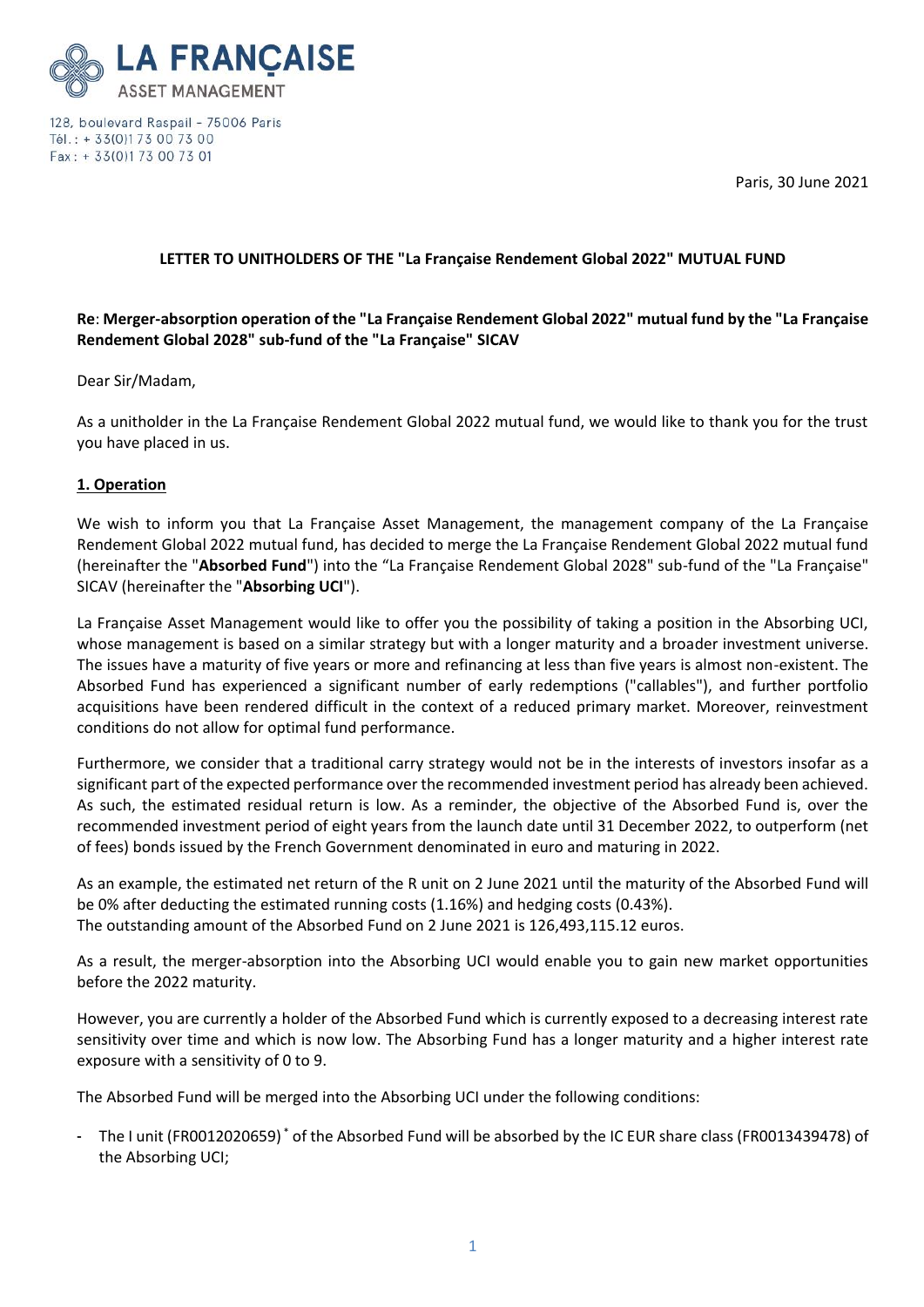

- The I D EUR unit (FR0013238516)\* of the Absorbed Fund will be absorbed by the I D EUR share class (FR0013439502) of the Absorbing UCI;
- The T D EUR unit (FR0013286994)<sup>\*</sup> of the Absorbed Fund will be absorbed by the T D EUR share class (FR0013439528)\* of the Absorbing UCI;
- The D USD H unit (FR0013183597)\* of the Absorbed Fund will be absorbed by the R D USD H share class (FR0013439460)\* of the Absorbing UCI;
- The I C USD H unit (FR0013055894)<sup>\*</sup> of the Absorbed Fund will be absorbed by the I C USD H share class (FR0013439486)\* of the Absorbing UCI;
- The I C CHF H unit (FR0013048303) of the Absorbed Fund will be absorbed by the I C CHF H share class (FR0013439494)\* of the Absorbing UCI;
- The R unit (FR0012020675) of the Absorbed Fund will be absorbed by the R C EUR share class (FR0013439403) of the Absorbing UCI;
- The T C EUR unit (FR0013287000)<sup>\*</sup> of the Absorbed Fund will be absorbed by the T C EUR share class (FR0013439510)\* of the Absorbing UCI;
- The D unit (FR0012020667)\* of the Absorbed Fund will be absorbed by the R D EUR share class (FR0013439452) of the Absorbing UCI;
- The T C USD H unit (FR0013287638)<sup>\*</sup> of the Absorbed Fund will be absorbed by the T D USD H share class (FR0013439536)\* .

# \* *The share class is not registered in Luxembourg*

However, you may subsequently choose to subscribe for another class of shares if you wish, subject to the minimum investment or authorised investor rules for each share class.

The structure of a SICAV offers the investor, who will become a shareholder, enhanced governance compared to a mutual fund (FCP); the shareholders, who have voting rights proportional to the assets held, and the Board of Directors are stakeholders in the strategic decisions of the SICAV and, in this respect, exercise a right of control over its corporate life.

Below is a table showing the different yields to maturity of the Absorbed Fund and the OAT (Obligations Assimilables au Trésor or fungible treasury bonds) maturing in 2022:

| Fund                                                               | Date       | <b>Estimated</b><br>return to<br>maturity | <b>Cumulative</b><br>performance since<br>the launch of the<br>fund | Annualised<br>return achieved<br>since the<br>launch of the<br>fund | The actuarial yield<br>on the OAT <sup>1</sup><br>maturing in 2022<br>(management<br>objective of the<br><b>Absorbed Fund)</b> | <b>Cumulative</b><br>performance of<br>the OAT since<br>the launch of<br>the Absorbed<br>Fund | Annualised<br>performance of<br>the OAT since<br>the launch of<br>the Absorbed<br>Fund |
|--------------------------------------------------------------------|------------|-------------------------------------------|---------------------------------------------------------------------|---------------------------------------------------------------------|--------------------------------------------------------------------------------------------------------------------------------|-----------------------------------------------------------------------------------------------|----------------------------------------------------------------------------------------|
| La Française Rendement<br>Global 2022 - D unit*                    | 04/06/2021 | $-0.47%$                                  | 16.39%                                                              | 2.48%                                                               | $-0.68%$                                                                                                                       | 2.49%                                                                                         | 0.40%                                                                                  |
| La Française Rendement<br>Global 2022 - D USD H unit <sup>*</sup>  | 04/06/2021 | 0.29%                                     | 21.68%                                                              | 4.15%                                                               | $-0.68%$                                                                                                                       | $-1.02%$                                                                                      | $-0.21%$                                                                               |
| La Française Rendement<br>Global 2022 - I unit <sup>*</sup>        | 04/06/2021 | $-0.01%$                                  | 19.81%                                                              | 2.97%                                                               | $-0.68%$                                                                                                                       | 2.49%                                                                                         | 0.40%                                                                                  |
| La Française Rendement<br>Global 2022 - I D EUR unit <sup>*</sup>  | 04/06/2021 | $-0.01%$                                  | 6.72%                                                               | 1.53%                                                               | $-0.68%$                                                                                                                       | 1.95%                                                                                         | 0.45%                                                                                  |
| La Française Rendement<br>Global 2022 - IC CHF H unit <sup>*</sup> | 04/06/2021 | $-0.23%$                                  | 17.93%                                                              | 3.02%                                                               | $-0.68%$                                                                                                                       | 2.67%                                                                                         | 0.48%                                                                                  |
| La Française Rendement<br>Global 2022 - IC USD H unit <sup>*</sup> | 04/06/2021 | 0.69%                                     | 33.48%                                                              | 5.36%                                                               | $-0.68%$                                                                                                                       | 2.59%                                                                                         | 0.46%                                                                                  |
| La Française Rendement<br>Global 2022 - R unit                     | 04/06/2021 | $-0.50%$                                  | 16.41%                                                              | 2.49%                                                               | $-0.68%$                                                                                                                       | 2.49%                                                                                         | 0.40%                                                                                  |

<sup>&</sup>lt;sup>1</sup> The actuarial yield (yield to maturity) is equivalent to the expected yield on the bond if it were held to maturity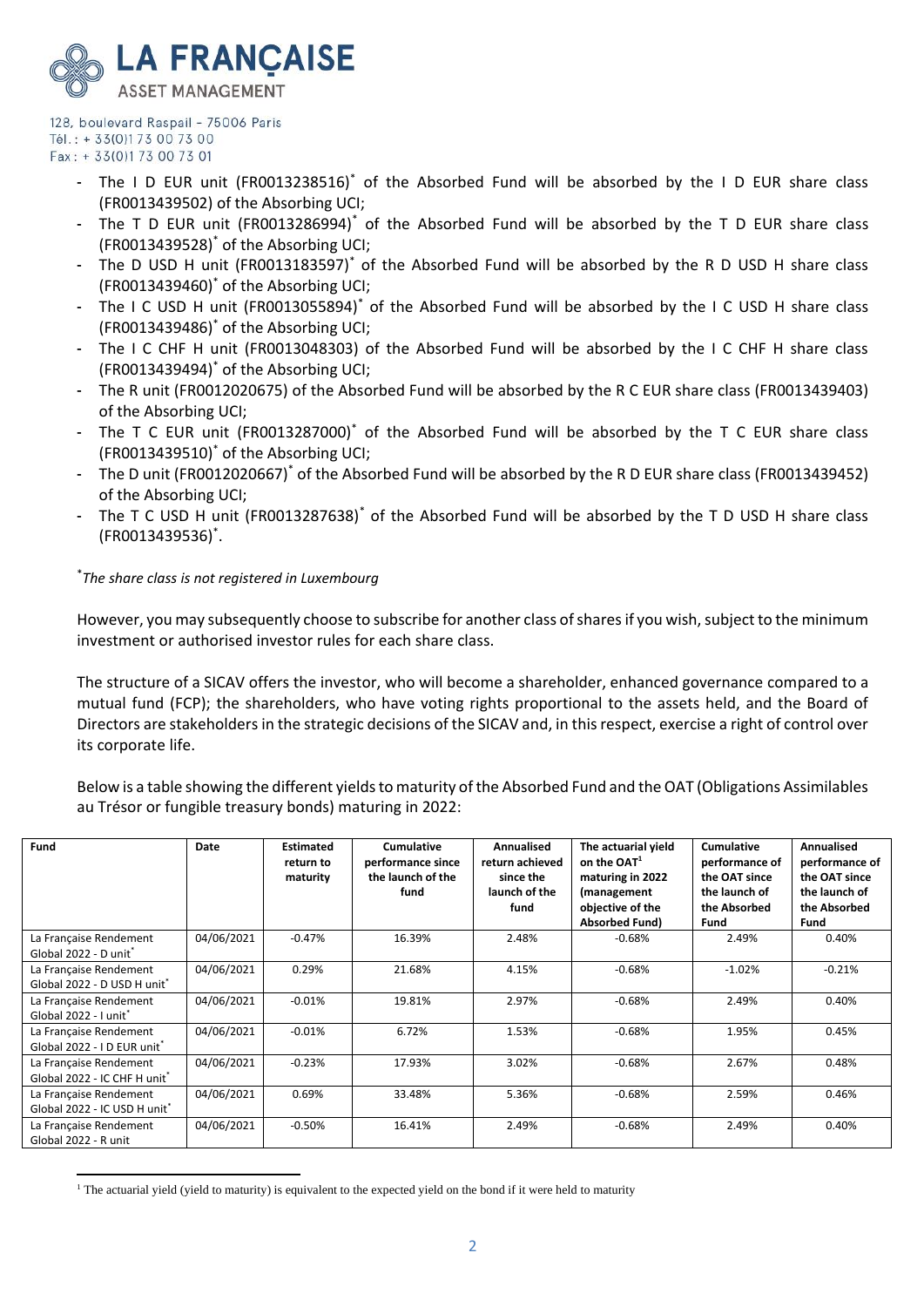

| La Française Rendement<br>Global 2022 - TC EUR unit <sup>*</sup>  | 04/06/2021 | $-0.01%$ | 2.96% | 0.82% | $-0.68%$ | $-0.35%$ | $-0.10%$ |
|-------------------------------------------------------------------|------------|----------|-------|-------|----------|----------|----------|
| La Française Rendement<br>Global 2022 - T D EUR unit <sup>*</sup> | 04/06/2021 | $-0.01%$ | 2.40% | 0.70% | $-0.68%$ | 0.74%    | 0.22%    |

\* *The share class is not registered in Luxembourg*

This merger-absorption operation received the approval of the French Financial Markets Authority (AMF) on 25 June 2021 and will come into effect on 3 September 2021 on the net asset value of 2 September 2021.

As a result of the merger-absorption, you will hold shares in the Absorbing UCI in exchange for the units of the Absorbed Fund that you currently hold.

The methods for calculating the number of shares of the Absorbing UCI that you will hold at the end of the operation are specified in Appendix 2, along with details of the corresponding unit levels.

If you accept these terms of this merger-absorption operation, no particular action is required on your part. If, however, you do not agree with these changes, you can redeem your units at any time at no cost<sup>2</sup>. The Absorbed Fund will not apply any redemption fees.

We hereby inform you that, in order to ensure that the merger-absorption operation runs smoothly, subscription and redemption orders for the Absorbed Fund **will be suspended from 31 August 2021 at 11.00am until the date on which the operation is completed**.

As from 3 September 2021, the day of the merger, you will be able to exercise your rights as a shareholder of the Absorbing UCI. As such, any order placed thereafter will be executed on the Absorbing UCI according to the subscription/redemption terms and conditions stated in the Key Investor Information Document (KIID) and its prospectus.

# **2. Changes brought about by the operation**

#### **- Risk profile**

- o Change to the risk/return profile: YES
- o Increase in the risk/return profile: YES

The Absorbed Fund is currently exposed to a decreasing interest rate sensitivity over time, which is now low, whereas the Absorbing UCI has a longer maturity and a higher interest rate exposure with a sensitivity of 0 to 9, which has the effect of increasing the yield/risk profile.

### **- Increase in fees:** YES

The financial management fees remain the same for the R and D units of the Absorbed Fund and the R and D-B share classes of the Absorbing UCI, i.e. 1.051% maximum rate (including tax).

 $^2$  The amount of any capital gains made as a result of this redemption will be subject to the taxation applicable on the date of the transaction.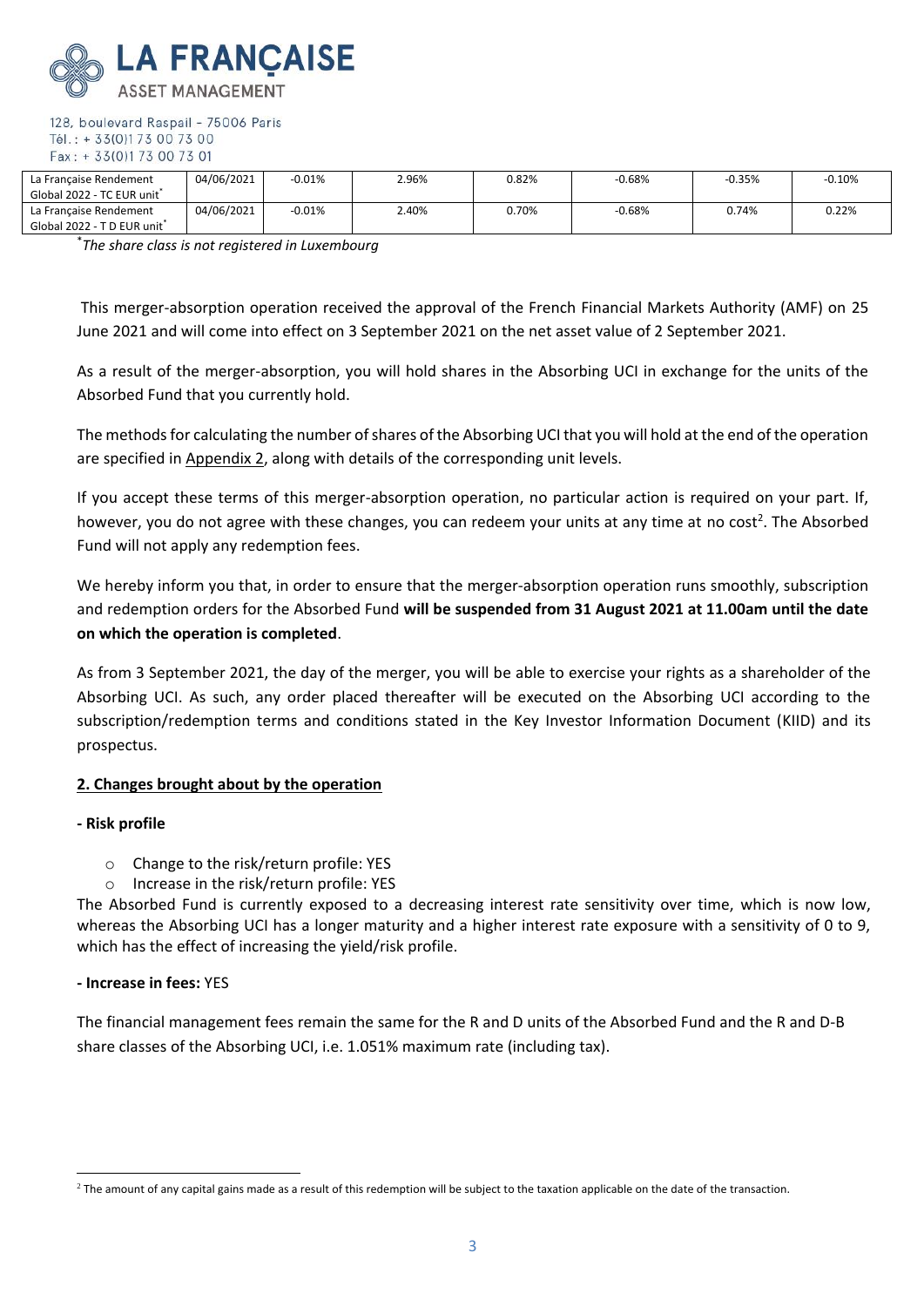

> Holders of the D USD H unit of the Absorbed Fund with financial management fees of 0.94% maximum rate (including tax) will be offered the R D USD H share class of the Absorbing UCI with financial management fees of 1.051% maximum rate (including tax).

> Finally, the I and T units of the Absorbed Fund have slightly lower financial management fees than the I and T share classes of the Absorbing UCI, 0.54% maximum rate (including tax) versus 0.59% maximum rate (including tax).

The scale of turnover fees also differs between the Absorbed Fund and the Absorbing UCI. The increase in the assets of the Absorbing UCI as a result of this merger-absorption operation will eventually dilute the turnover fees charged and thus reduce the running costs of the Absorbing UCI.

• Comparative table of fees charged:

| <b>Sections</b>                  | La Française Rendement Global 2022                                    | La Française Rendement Global 2028                                 |
|----------------------------------|-----------------------------------------------------------------------|--------------------------------------------------------------------|
|                                  | (Absorbed Fund)                                                       | (Absorbing UCI)                                                    |
| <b>Financial management fees</b> | D <sup>*</sup> and R units: 1.051% (including tax)                    | R and D-B <sup>*</sup> shares: 1.051% maximum rate (including tax) |
|                                  | Maximum rate                                                          | I and T* shares: 0.59% maximum rate (including tax)                |
|                                  | D USD H units <sup>*</sup> : 0.940% (including tax)                   | B share*: 1.69% maximum rate (including tax)                       |
|                                  | Maximum rate                                                          |                                                                    |
|                                  | I <sup>*</sup> and T <sup>*</sup> units: 0.540% (including tax)       |                                                                    |
|                                  | Maximum rate                                                          |                                                                    |
| Administrative costs external    | I, D USD H <sup>*</sup> and T <sup>*</sup> units: 0.06% including tax | All shares: 0.06% maximum rate (including tax)                     |
| to the management company        | Maximum rate                                                          |                                                                    |
|                                  | R units: 0.07% maximum rate (including tax)                           |                                                                    |
|                                  | D units*: 0.12% maximum rate (including                               |                                                                    |
|                                  | tax)                                                                  |                                                                    |
| <b>Turnover fees</b>             | Shares: 0.40% (with a minimum of €120)                                | Shares: 0.10% (with a minimum of €120)                             |
|                                  | Convertible bonds < 5 years: 0.06%                                    | Convertible bonds: 0.05% (with a minimum of €100)                  |
|                                  | Convertible bonds > 5 years: 0.24%                                    | Other bonds: 0.035% (with a minimum of €100)                       |
|                                  | Other bonds: 0.024% (with a minimum of                                | Monetary instruments: 0.0120% (with a minimum of                   |
|                                  | £100)                                                                 | €100)                                                              |
|                                  | Monetary instruments: 0.012% (with a                                  | Swaps: 0.010% (with a minimum of €150 and a maximum                |
|                                  | minimum of €100)                                                      | of €600)                                                           |
|                                  | Swaps: €300                                                           | Forward exchange: 0.010% (with a minimum of €75 and a              |
|                                  | Forward exchange: €150                                                | maximum of €300)                                                   |
|                                  | Spot exchange: €50                                                    | Spot exchange: 0.010% (with a minimum of €25 and a                 |
|                                  | UCITS: €15                                                            | maximum of €100)                                                   |
|                                  | Futures: €6 / Options: €2.50                                          | UCI: €15                                                           |
|                                  |                                                                       | Futures: €1                                                        |
|                                  |                                                                       | Options: €1                                                        |
| <b>Outperformance fees</b>       | None                                                                  | None                                                               |
| <b>Running costs</b>             | Lunit <sup>*</sup> : 0.67%                                            | I C CHF H share*: 1.11%                                            |
|                                  | ID EUR unit*: 0.67%                                                   | I C EUR share: 1.11%                                               |
|                                  | T D EUR unit*: 0.67%                                                  | B share <sup>*</sup> : 2.21%                                       |
|                                  | D USD H <sup>*</sup> : 1.07%                                          | TD EUR share: 1.11%                                                |
|                                  | IC USD H <sup>*</sup> : 0.67%                                         | R C CHF H share*: 1.58%                                            |
|                                  | IC CHF H <sup>*</sup> : 0,67%                                         | ID EUR share: 1.11%                                                |
|                                  | R unit: 1.16%                                                         | T C EUR share <sup>*</sup> : 1.11%                                 |
|                                  | T C EUR unit <sup>*</sup> : 0.67%                                     | R C USD H share <sup>*</sup> : 1.58%                               |
|                                  | D unit*: 1.13%                                                        | T D USD H share <sup>*</sup> : 1.11 %                              |
|                                  | T C USD H unit <sup>*</sup> : 0.68%                                   | R D USD H share*: 1.58%                                            |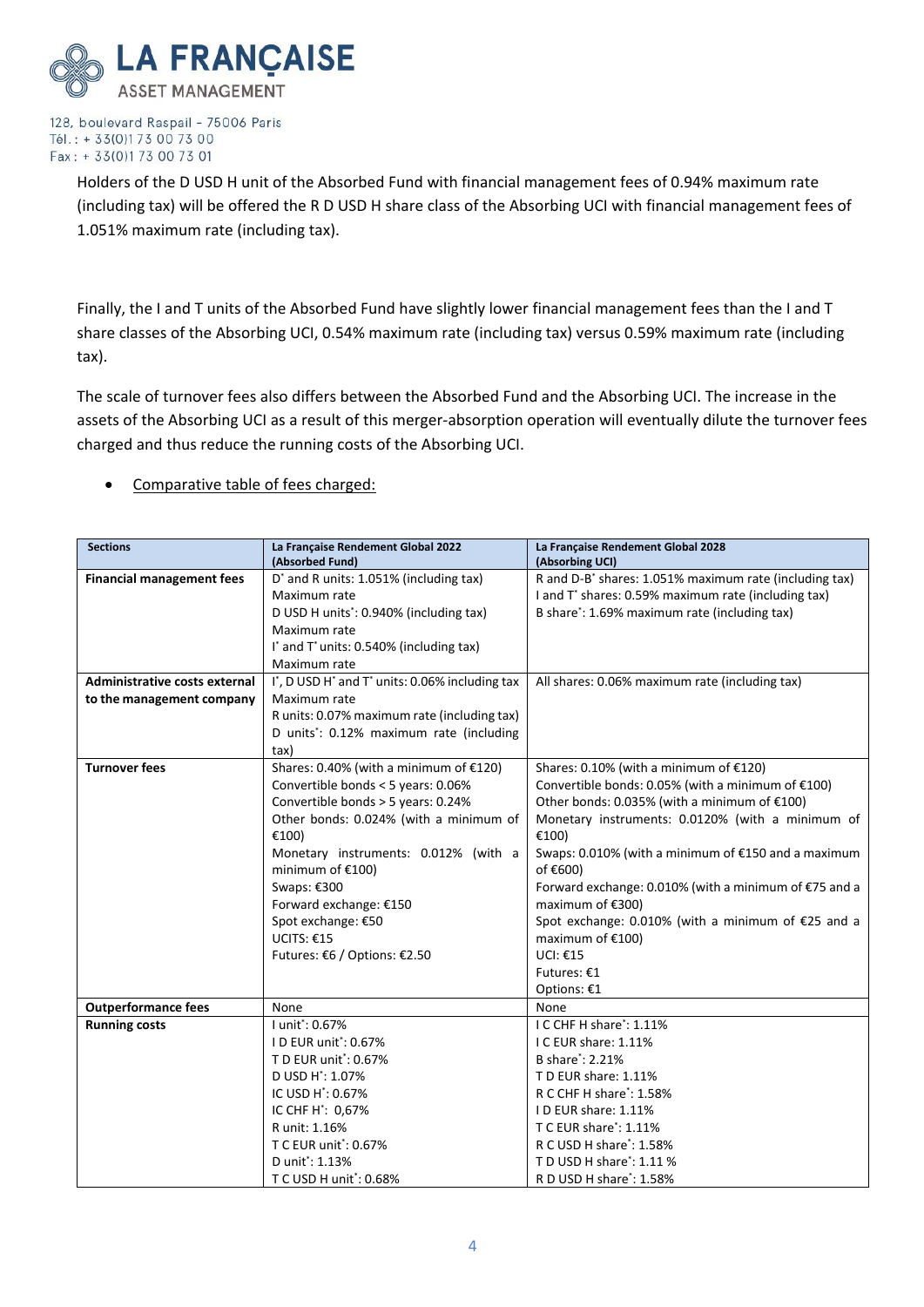

| $\mathsf I$ D B EUR share*: 1.58%<br>$\vert$ I C USD H share': 1.11%<br>RD EUR share: 1.58% |
|---------------------------------------------------------------------------------------------|
| R C EUR share: 1.58%                                                                        |

\* *The share class is not registered in Luxembourg*

The main changes in your investment are described below and explained in detail in Appendix 1.

| <b>Sections</b>   | La Française Rendement Global 2022<br>(Absorbed Fund)  | La Française Rendement Global 2028<br>(Absorbing UCI)                                                                   |
|-------------------|--------------------------------------------------------|-------------------------------------------------------------------------------------------------------------------------|
| <b>ISIN codes</b> | I unit FR0012020659*                                   | I C CHF H share FR0013439494*                                                                                           |
|                   | ID EUR unit FR0013238516*                              | I C EUR share FR0013439478                                                                                              |
|                   | T D EUR unit FR0013286994*                             | B share FR0013463593*                                                                                                   |
|                   | D USD H FR0013183597*                                  | T D EUR share FR0013439528*                                                                                             |
|                   | IC USD H FR0013055894*                                 | R C CHF H share FR0013439445*                                                                                           |
|                   | IC CHF H FR0013048303*                                 | ID EUR share FR0013439502                                                                                               |
|                   | R unit FR0012020675                                    | T C EUR share FR0013439510*                                                                                             |
|                   | T C EUR unit FR0013287000*                             | R C USD H share FR0013439429*                                                                                           |
|                   | D unit FR0012020667*                                   | T D USD H share FR0013439536*                                                                                           |
|                   | T C USD H unit FR0013287638*                           | R D USD H share FR0013439460*                                                                                           |
|                   |                                                        | D B EUR share FR0013439544*                                                                                             |
|                   |                                                        | I C USD H share FR0013439486*                                                                                           |
|                   |                                                        | R D EUR share FR0013439452                                                                                              |
|                   |                                                        | R C EUR share FR0013439403                                                                                              |
|                   | Absorbed Fund is specified on page 1 of this letter.   | For this merger-absorption operation, the allocation of default share categories of the Absorbing UCI to holders of the |
| Recommended       | until 31 December 2022                                 | Investors in this fund are seeking a diversified bond investment                                                        |
| investment        |                                                        | over a recommended investment period                                                                                    |
| period            |                                                        | until 31 December 2028                                                                                                  |
| Date of the       | last trading day in December                           | last trading day in June                                                                                                |
| end of the        |                                                        |                                                                                                                         |
| financial year    |                                                        |                                                                                                                         |
| Management        | The management objective is, over the recommended      | The fund's objective is to achieve, over the recommended                                                                |
| objective         | investment period of 8 years from the launch date of   | investment period of 9 years from the fund's launch date until 31                                                       |
|                   | the Fund until 31 December 2022, to outperform (net    | December 2028, a net return which is greater than the                                                                   |
|                   | of fees) bonds issued by the French Government         | performance of the 2028 maturity-based bonds issued by French                                                           |
|                   | denominated in euro and maturing in 2022.              | Government and denominated in EUR (OAT 0.75% at maturity on                                                             |
|                   | The profitability of the Fund comes from the value of  | 25 May 2028 - ISIN code FR0013286192).                                                                                  |
|                   | the accrued coupons of the bonds in the portfolio and  | The potential profitability of the Fund comes from the value of the                                                     |
|                   | the variations in capital due to the fluctuation in    | accrued coupons of the bonds in the portfolio and the variations in                                                     |
|                   | interest rates and credit spreads.                     | capital due to the fluctuation in interest rates and credit spreads.                                                    |
|                   |                                                        | The management objective of the Fund is based on the realisation                                                        |
|                   |                                                        | of market assumptions set by the Management Company.                                                                    |
|                   |                                                        | It is not a guarantee of Fund return or performance. Investors                                                          |
|                   |                                                        | should note that the performance indicated in the management                                                            |
|                   |                                                        | objective of the Fund takes account of the estimate of the risk of                                                      |
|                   |                                                        | default or downgrading of the rating of one or more issuers in the                                                      |
|                   |                                                        | portfolio, the cost of currency hedging and the management fees                                                         |
|                   |                                                        | payable to the Management Company.                                                                                      |
| Benchmark         | The Fund is not linked to a benchmark index.           | The Fund is not linked to a benchmark index.                                                                            |
| index             | The average time to maturity of the bond portfolio is  | The fund is managed actively and on a discretionary basis. The fund                                                     |
|                   | around eight years from the date it was launched. The  | is not managed with reference to an index.                                                                              |
|                   | average time to maturity drops each year to reach that |                                                                                                                         |
|                   | of a monetary investment in 2022.                      |                                                                                                                         |
|                   | The mutual fund is neither an index fund nor an index  |                                                                                                                         |
|                   | benchmark and is exposed to credit risk but, for post- |                                                                                                                         |
|                   | hoc comparison purposes, the unitholder can refer to:  |                                                                                                                         |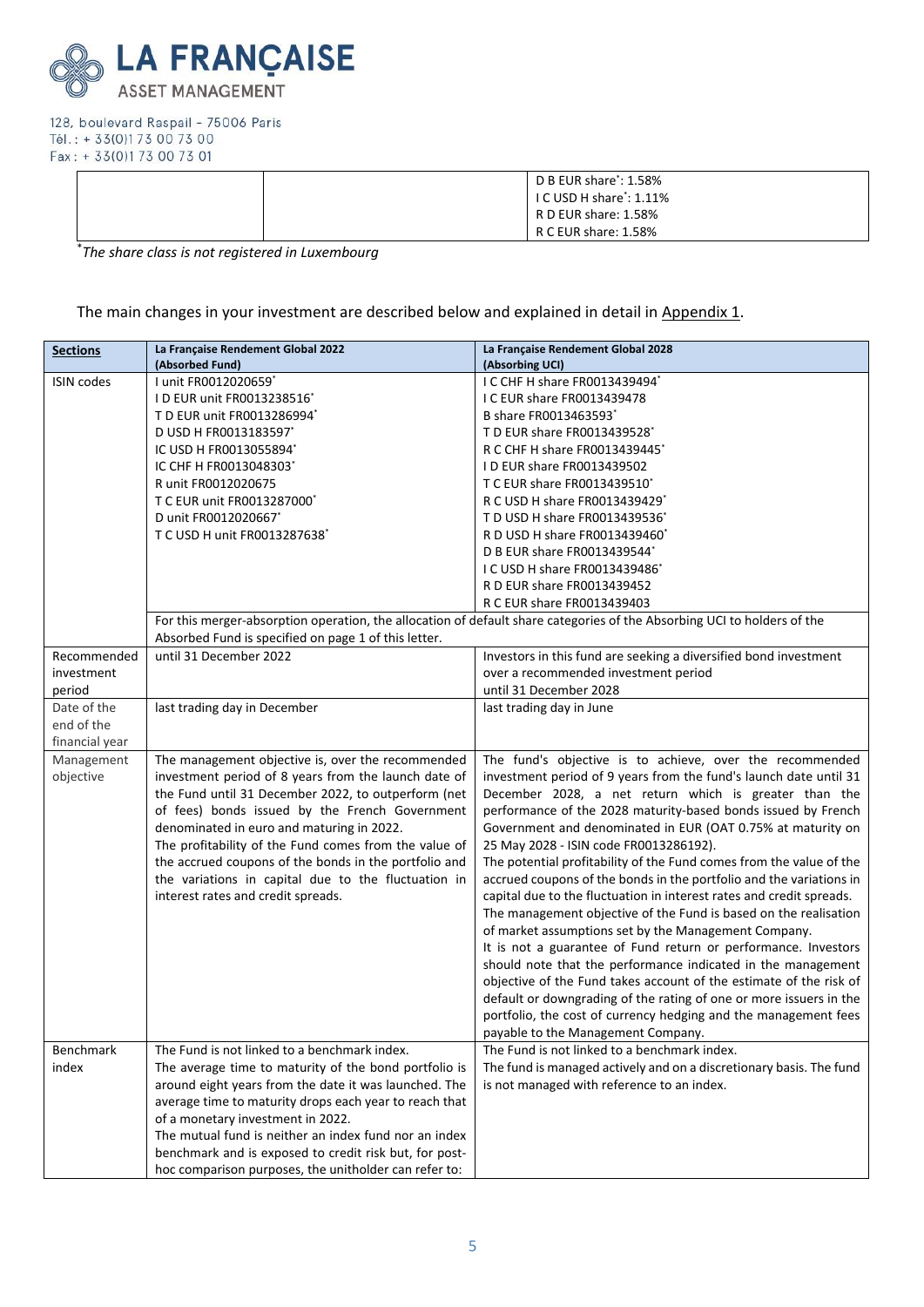

|          | - for shares denominated in EUR: - the performance of     |  |
|----------|-----------------------------------------------------------|--|
|          | the OAT 2.25% October 2022 [FR0011337880].                |  |
|          | For information purposes: actuarial yield rate at 17      |  |
|          | June 2014: 1.43%                                          |  |
|          | The OAT (Obligation Assimilable du Trésor, or fungible    |  |
|          | Treasury bond) is the instrument which has been used      |  |
|          | since 1985 by the French State for borrowing over         |  |
|          | periods                                                   |  |
|          | ranging from 7 to 30 years, whether fixed rate or         |  |
|          | indexed rate, with a bullet repayment.                    |  |
|          | - for shares denominated in USD: the performance of       |  |
|          | the U.S. Treasury Bill 1.625% November 2022               |  |
|          | [US912828TY62]                                            |  |
|          | For information purposes: the average actuarial yield as  |  |
|          | at 26 November 2015 is: 2.01%                             |  |
|          | U.S. Treasury Bills are fixed-rate bond securities issued |  |
|          | by the U.S. Treasury with a maturity of between 2 and     |  |
|          | 10 years                                                  |  |
|          | and which are repaid upon maturity.                       |  |
|          | - for shares denominated in CHF: the performance of       |  |
|          | the Emprunt Fédéral de la Confédération suisse 4%         |  |
|          | February 2023 [CH0008435569]                              |  |
|          | For information purposes: the average actuarial yield as  |  |
|          | at 19 November 2015 is: -0.57%                            |  |
|          | Emprunts fédéraux de la Confédération suisse (bonds       |  |
|          | issued by the Swiss government) are securities issued     |  |
|          | by the Banque Nationale Suisse (BNS) with                 |  |
|          | a maturity of between 10 and 50 years and which are       |  |
|          | repaid upon maturity.                                     |  |
|          | The fund is managed actively and on a discretionary       |  |
|          | basis. The fund is not managed with reference to an       |  |
| $*_{-1}$ | index.                                                    |  |
|          | .                                                         |  |

\* *The share class is not registered in Luxembourg*

#### **3. Key elements for the investor to remember**

Please note, it is important to read the Key Investor Information Documents (KIID) and the prospectus of the Absorbing UCI. The KIIDs and its prospectus are available:

o on the website: [www.la-francaise.com](http://www.la-francaise.com/) or from: LA FRANCAISE ASSET MANAGEMENT – Département Marketing – 128 boulevard Raspail – 75006 PARIS –or via e-mail : [contact-valeursmobilieres@la](mailto:contact-valeursmobilieres@la-francaise.com)[francaise.com.](mailto:contact-valeursmobilieres@la-francaise.com)

The latest report of the auditor of the Absorbing UCI is also available via the above-mentioned address. This report has been drafted by an independent auditor responsible for auditing and certifying the accounts of this fund.

Appendix  $3<sup>3</sup>$  is provided for information purposes only. It sets out in detail the tax aspects applicable to holders domiciled or established in France.

The following options are available to you:

<sup>&</sup>lt;sup>3</sup> This should not be considered as an exhaustive and comprehensive source of information.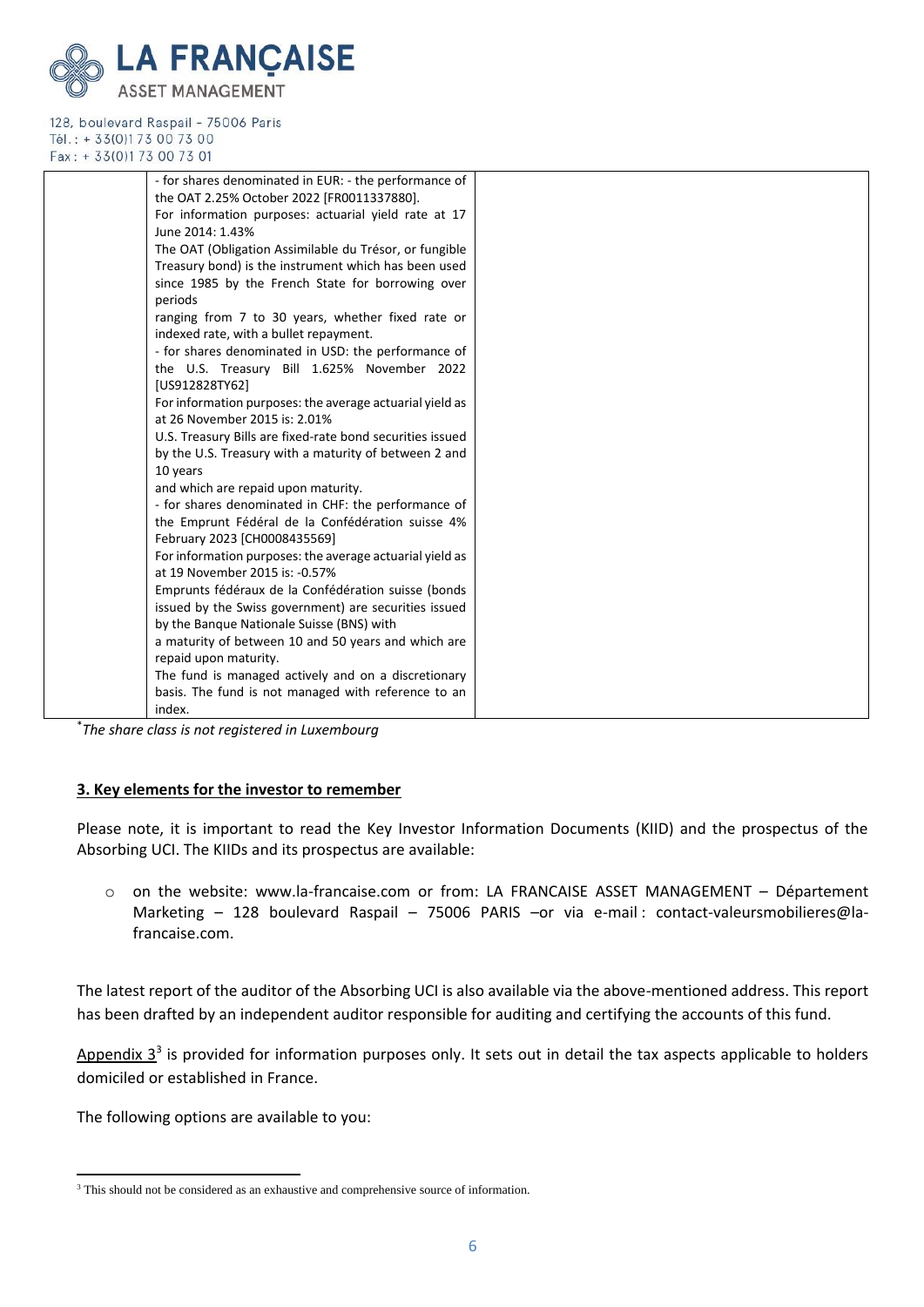

**- You are satisfied with the changes:** no action is required on your part,

**- You are not satisfied with the changes:** you can withdraw free of charge (the Absorbed Fund does not charge a redemption fee).

**- You have no opinion on the operation:** please contact your usual advisor or distributor.

Yours faithfully,

**Jean-Luc HIVERT**  Chairman La Française Asset Management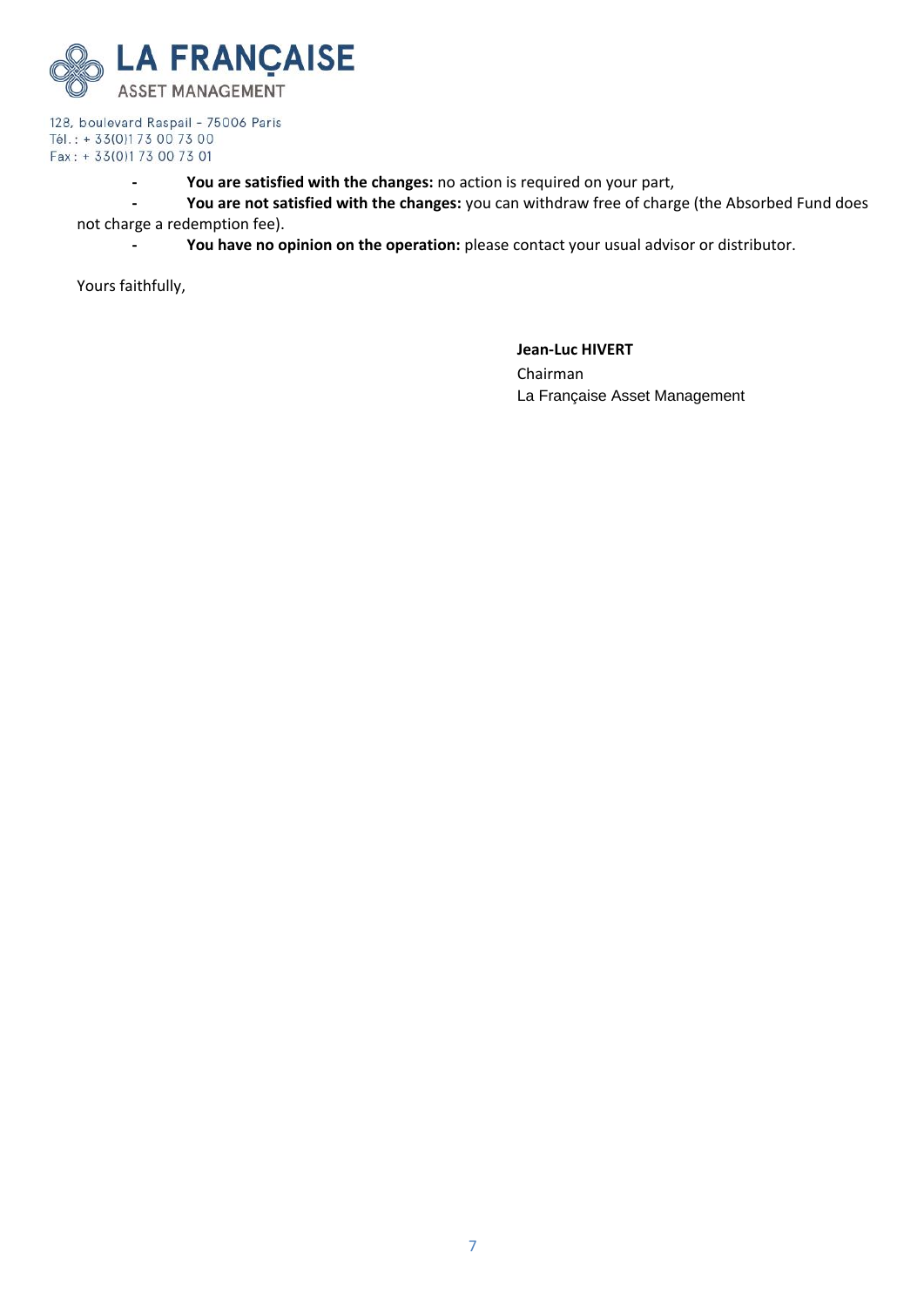

**Annex 1**

# **Comparative table of the Absorbing UCI "La Française Rendement Global 2028" and the Absorbed Fund "La Française Rendement Global 2022"**

| <b>Sections</b>    | <b>Absorbed Fund</b><br>La Française Rendement Global 2022                                                                                                                 | <b>Absorbing UCI</b><br>La Française Rendement Global 2028                                       |
|--------------------|----------------------------------------------------------------------------------------------------------------------------------------------------------------------------|--------------------------------------------------------------------------------------------------|
| <b>ISIN codes</b>  | unit FR0012020659*                                                                                                                                                         | I C CHF H share FR0013439494'                                                                    |
|                    | D EUR unit FR0013238516*                                                                                                                                                   | I C EUR share FR0013439478                                                                       |
|                    | T D EUR unit FR0013286994*                                                                                                                                                 | B share FR0013463593*                                                                            |
|                    | D USD H FR0013183597*                                                                                                                                                      | T D EUR share FR0013439528*                                                                      |
|                    | IC USD H FR0013055894*                                                                                                                                                     | R C CHF H share FR0013439445*                                                                    |
|                    | IC CHF H FR0013048303*                                                                                                                                                     | ID EUR share FR0013439502                                                                        |
|                    | R unit FR0012020675                                                                                                                                                        | T C EUR share FR0013439510*                                                                      |
|                    | T C EUR unit FR0013287000                                                                                                                                                  | R C USD H share FR0013439429*                                                                    |
|                    | D unit FR0012020667*                                                                                                                                                       | T D USD H share FR0013439536*                                                                    |
|                    | T C USD H unit FR0013287638*                                                                                                                                               | R D USD H share FR0013439460*                                                                    |
|                    |                                                                                                                                                                            | D B EUR share FR0013439544*                                                                      |
|                    |                                                                                                                                                                            | I C USD H share FR0013439486*                                                                    |
|                    |                                                                                                                                                                            | R D EUR share FR0013439452                                                                       |
|                    |                                                                                                                                                                            | R C EUR share FR0013439403                                                                       |
|                    | For this merger-absorption operation, the allocation of default share categories of the Absorbing UCI to holders of the Absorbed Fund is set out on page 1 of this letter. |                                                                                                  |
| Recommended        | until 31 December 2022                                                                                                                                                     | until 31 December 2028                                                                           |
| investment period  |                                                                                                                                                                            |                                                                                                  |
| Classification     | International bonds and other debt securities                                                                                                                              | International bonds and other debt securities                                                    |
| Date of the end of | last trading day in December                                                                                                                                               | last trading day in June                                                                         |
| the financial year |                                                                                                                                                                            |                                                                                                  |
| Statutory auditor  | <b>DELOITTE et Associés</b>                                                                                                                                                | <b>DELOITTE et Associés</b>                                                                      |
| Management         | The management objective is, over the recommended investment period of 8 years from                                                                                        | The fund's objective is to achieve, over the recommended investment period of 9 years from the   |
| objective          | the launch date of the Fund until 31 December 2022, to outperform (net of fees) bonds                                                                                      | fund's launch date until 31 December 2028, a net return which is greater than the performance of |
|                    | issued by the French Government denominated in euro and maturing in 2022.                                                                                                  | the 2028 maturity-based bonds issued by French Government and denominated in EUR (OAT            |
|                    | The profitability of the Fund comes from the value of the accrued coupons of the bonds                                                                                     | 0.75% at maturity on 25 May 2028 - ISIN code FR0013286192).                                      |
|                    | in the portfolio and the variations in capital due to the fluctuation in interest rates and                                                                                |                                                                                                  |
|                    | credit spreads.                                                                                                                                                            |                                                                                                  |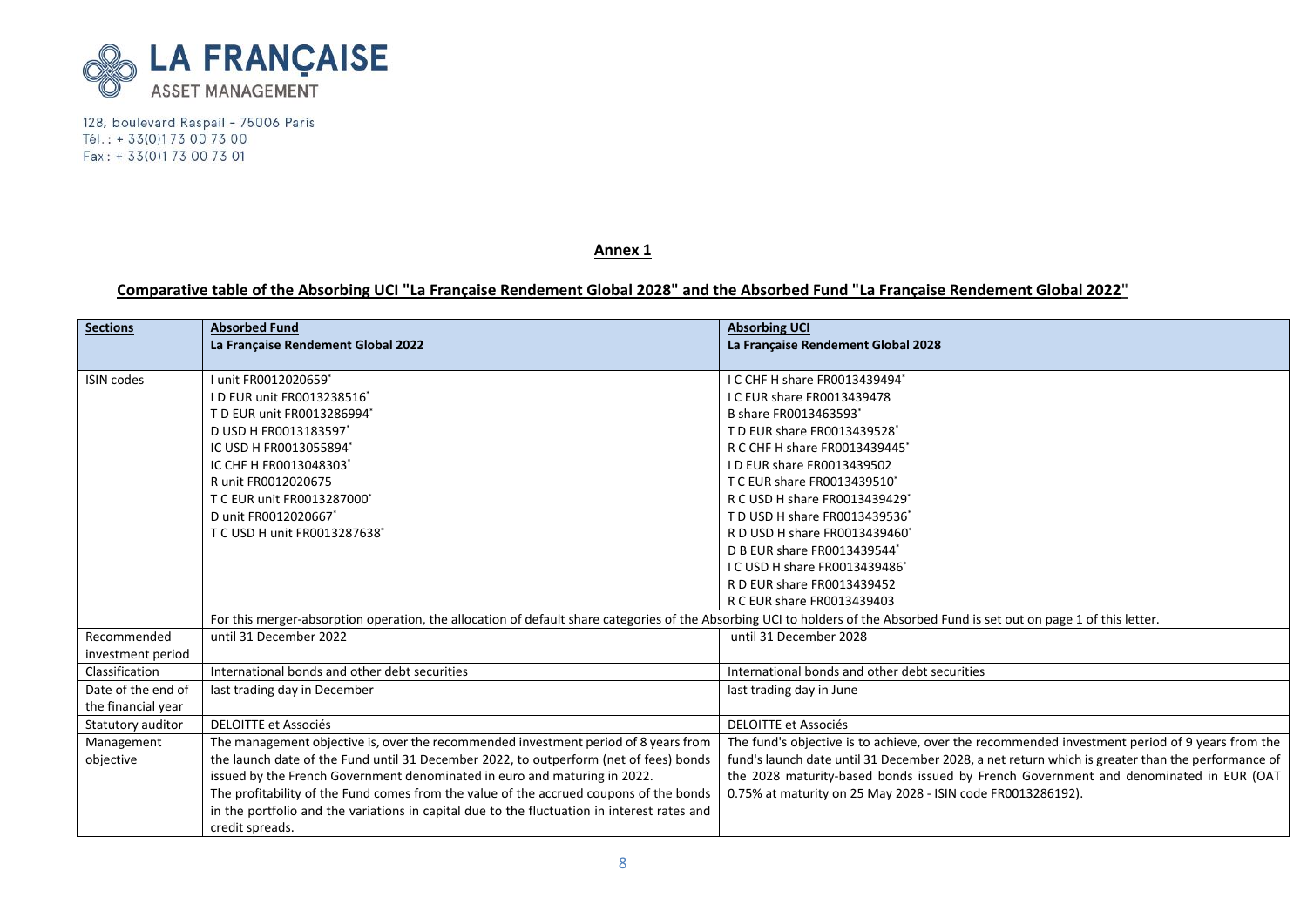

|                 |                                                                                                                                                                           | The potential profitability of the Fund comes from the value of the accrued coupons of the bonds<br>in the portfolio and the variations in capital due to the fluctuation in interest rates and credit<br>spreads. |
|-----------------|---------------------------------------------------------------------------------------------------------------------------------------------------------------------------|--------------------------------------------------------------------------------------------------------------------------------------------------------------------------------------------------------------------|
|                 |                                                                                                                                                                           | The management objective of the Fund is based on the realisation of market assumptions set by<br>the Management Company.                                                                                           |
|                 |                                                                                                                                                                           | It is not a guarantee of Fund return or performance. Investors should note that the performance                                                                                                                    |
|                 |                                                                                                                                                                           | indicated in the management objective of the Fund takes account of the estimate of the risk of                                                                                                                     |
|                 |                                                                                                                                                                           | default or downgrading of the rating of one or more issuers in the portfolio, the cost of currency                                                                                                                 |
|                 |                                                                                                                                                                           | hedging and the management fees payable to the Management Company.                                                                                                                                                 |
| Benchmark index | The Fund is not linked to a benchmark index.                                                                                                                              | The Fund is not linked to a benchmark index.                                                                                                                                                                       |
|                 | The average time to maturity of the bond portfolio is around eight years from the date it                                                                                 | The fund is managed actively and on a discretionary basis. The fund is not managed with reference                                                                                                                  |
|                 | was launched. The average time to maturity drops each year to reach that of a monetary                                                                                    | to an index.                                                                                                                                                                                                       |
|                 | investment in 2022.                                                                                                                                                       |                                                                                                                                                                                                                    |
|                 | The mutual fund is neither an index fund nor an index benchmark and is exposed to credit                                                                                  |                                                                                                                                                                                                                    |
|                 | risk but, for post-hoc comparison purposes, the unitholder can refer to:                                                                                                  |                                                                                                                                                                                                                    |
|                 | - for shares denominated in EUR: - the performance of the OAT 2.25% October 2022                                                                                          |                                                                                                                                                                                                                    |
|                 | [FR0011337880].                                                                                                                                                           |                                                                                                                                                                                                                    |
|                 | For information purposes: actuarial yield rate at 17 June 2014: 1.43%                                                                                                     |                                                                                                                                                                                                                    |
|                 | The OAT (Obligation Assimilable du Trésor, or fungible Treasury bond) is the instrument                                                                                   |                                                                                                                                                                                                                    |
|                 | which has been used since 1985 by the French State for borrowing over periods<br>ranging from 7 to 30 years, whether fixed rate or indexed rate, with a bullet repayment. |                                                                                                                                                                                                                    |
|                 | - for shares denominated in USD: the performance of the U.S. Treasury Bill 1.625%                                                                                         |                                                                                                                                                                                                                    |
|                 | November 2022 [US912828TY62]                                                                                                                                              |                                                                                                                                                                                                                    |
|                 | For information purposes: the average actuarial yield as at 26 November 2015 is: 2.01%                                                                                    |                                                                                                                                                                                                                    |
|                 | U.S. Treasury Bills are fixed-rate bond securities issued by the U.S. Treasury with a                                                                                     |                                                                                                                                                                                                                    |
|                 | maturity of between 2 and 10 years                                                                                                                                        |                                                                                                                                                                                                                    |
|                 | and which are repaid upon maturity.                                                                                                                                       |                                                                                                                                                                                                                    |
|                 | - for shares denominated in CHF: the performance of the Emprunt Fédéral de la                                                                                             |                                                                                                                                                                                                                    |
|                 | Confédération suisse 4% February 2023 [CH0008435569]                                                                                                                      |                                                                                                                                                                                                                    |
|                 | For information purposes: the average actuarial yield as at 19 November 2015 is: -0.57%                                                                                   |                                                                                                                                                                                                                    |
|                 | Emprunts fédéraux de la Confédération suisse (bonds issued by the Swiss government)                                                                                       |                                                                                                                                                                                                                    |
|                 | are securities issued by the Banque Nationale Suisse (BNS) with                                                                                                           |                                                                                                                                                                                                                    |
|                 | a maturity of between 10 and 50 years and which are repaid upon maturity.                                                                                                 |                                                                                                                                                                                                                    |
|                 | The fund is managed actively and on a discretionary basis. The fund is not managed                                                                                        |                                                                                                                                                                                                                    |
|                 | with reference to an index.                                                                                                                                               |                                                                                                                                                                                                                    |
| Investment      | The investment strategy involves the discretionary management of a portfolio of bonds                                                                                     | The investment strategy involves the discretionary management of a portfolio of bonds issued by                                                                                                                    |
| strategy        | issued by private or public bodies, maturing on or before 31 December 2022.                                                                                               | private or public bodies. The fund may invest in securities that mature by 31 December 2029, i.e.                                                                                                                  |
|                 | The strategy is not limited to bond carrying. The Management Company may use                                                                                              | one year after the fund's maturity. However, the portfolio's average maturity must not go beyond                                                                                                                   |
|                 | arbitrage in the event of new market opportunities or an increased default risk of one of                                                                                 | 31 December 2028.                                                                                                                                                                                                  |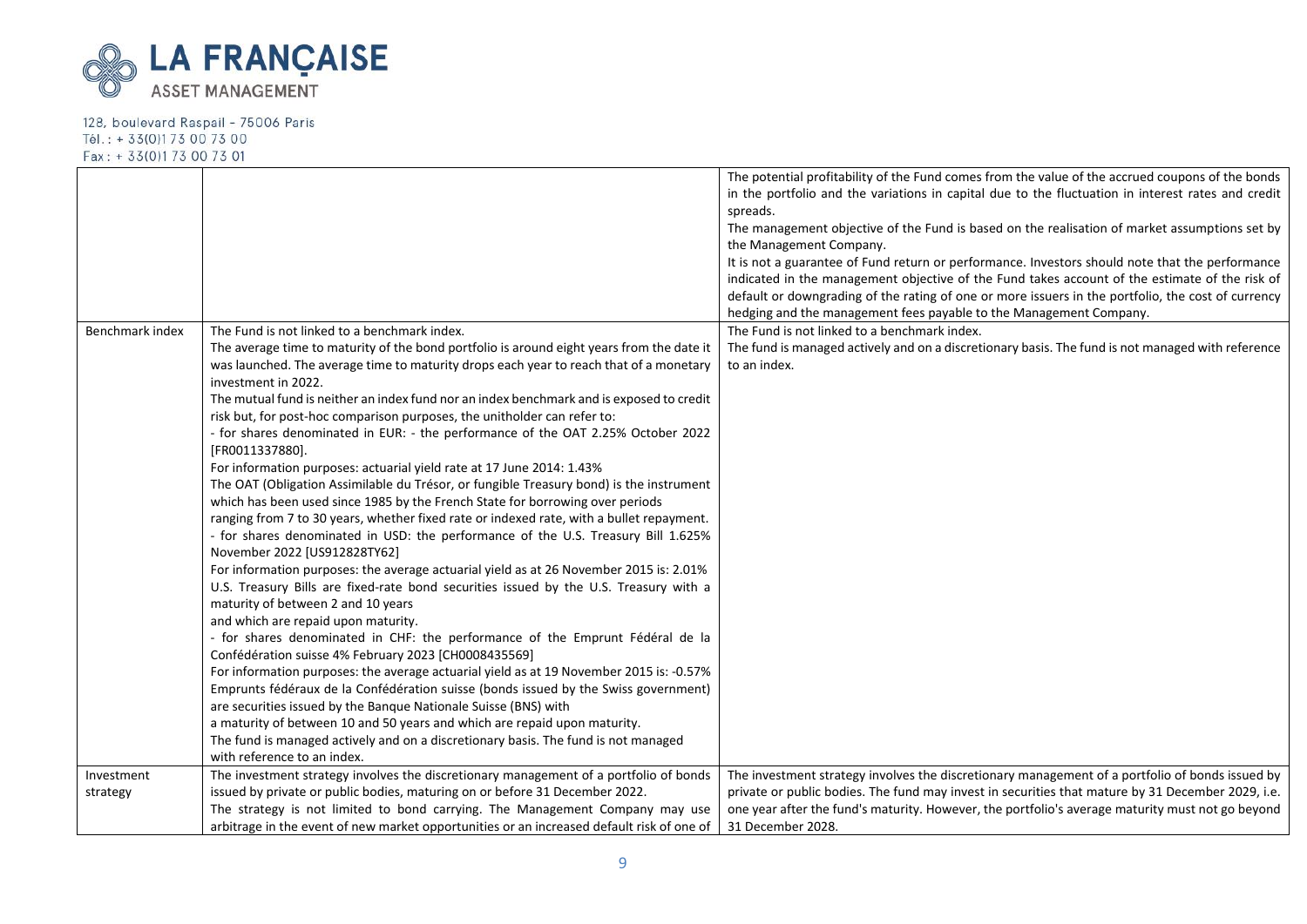

| the issuers in the portfolio. During the marketing period, the portfolio management will       | The strategy is not limited to bond carrying. The Management Company may use arbitrage in the          |
|------------------------------------------------------------------------------------------------|--------------------------------------------------------------------------------------------------------|
| be active in order to manage overall exposure by means of risk management.                     | event of new market opportunities or an increased default risk of one of the issuers in the portfolio. |
| The management of the Fund is mainly based on the management team's in-depth                   | The management of the Fund is mainly based on the management team's in-depth knowledge of              |
| knowledge of the selected companies' balance sheets and the fundamentals of sovereign          | the selected companies' balance sheets and the fundamentals of sovereign debt.                         |
| debt. To achieve the management objective, up to 100% of the portfolio is invested in          | To achieve the management objective, up to 100% of the portfolio is invested in fixed-rate or          |
| fixed-rate or floating-rate bonds, other negotiable debt securities and money market           | floating-rate bonds, other negotiable debt securities and money market instruments (Treasury           |
| instruments (Treasury bills, Treasury notes, certificates of deposit) from all economic        | bills, Treasury notes, certificates of deposit) from all economic sectors.                             |
| sectors.                                                                                       | The private debt/public debt allocation is not determined in advance and will be based on market       |
| The manager investing in entities which are:                                                   | opportunities                                                                                          |
| . Public and/or private from OECD countries [0-100%]                                           | The fund invests up to 100% in Investment Grade issues (with a rating higher or equal to BBB- at       |
| . Public from non-OECD countries [0-100%]                                                      | Standard & Poor's or Baa3 at Moody's or the equivalent according to the analysis of the                |
| • Private from non-OECD countries [0-50%]                                                      | management company) and/or in High Yield issues (speculative) with a rating lower than BBB- or         |
| The private debt/public debt allocation is not determined in advance and will be based         | Baa3 or equivalent according to the analysis of the management company.                                |
| on market opportunities                                                                        | Investment in unrated securities is not permitted.                                                     |
| Up to 100% of the Fund will be invested in issues rated "investment grade" (ratings higher     | The management company shall not exclusively or automatically rely on external ratings but may,        |
| than or equal to BBB- according to Standard & Poor's or Baa3 according to Moody's)             | upon the issuance of such a rating, take it into consideration for its credit analysis.                |
| and/or speculative (rating less than BBB- or Baa3).                                            | Investment in convertible bonds is limited to maximum of 30% of net assets.                            |
| Where the issue is not rated, the issuer's rating criterion will be taken into account. If the | During the period from the first subscription date until the minimum amount of assets under            |
| issuer/security is not rated, the security will not be eligible for the Fund, and will         | management reaches the level of 5 (five) million euros, the fund will be invested in money market      |
| therefore be excluded from the scope of the investment.                                        | securities.                                                                                            |
| The management company will therefore not exclusively or systematically use external           | The manager will invest in securities denominated in EUR and/or USD and/or GBP and/or NOK              |
| ratings to determine the securities suitable for investment. It will also carry out an         | and/or CHF and/or in SEK and/or in CAD and/or in DKK. Insofar as the securities are not                |
| analysis during the investment as part of its management process. This analysis will           | denominated in EUR, the manager will systematically hedge the exchange risk. There may however         |
| mainly focus on the company's financial situation, its strategy, growth prospects and its      | be a residual currency exchange risk due to imperfect hedging.                                         |
| business sector and the inherent regulatory risks.                                             | Consequently, the selection of securities focuses on the financial situation, debt structure and cash  |
| Investment in convertible bonds is limited to maximum of 30% of net assets.                    | flow statements of issuers to avoid default situations. Moreover, issuers with the expectation of      |
| The manager invests in securities denominated in EUR and/or USD and/or GBP. Unless             | high repayment rates and junior subordinated issues are preferred.                                     |
| the securities are denominated in euros, the manager will systematically hedge the             |                                                                                                        |
| exchange risk. There may however be a residual currency exchange risk due to imperfect         | Up to 10% of the fund may be invested in units or equities of UCITS established under French or        |
| hedging. Consequently, the selection of securities focuses on the financial situation, debt    | European law in accordance with Directive 2009/65/EC. Taking into account the investment               |
| structure and cash flow statements of issuers to avoid default situations. Moreover,           | strategy implemented, the Fund's risk profile is strongly tied to the selection of speculative         |
| issuers with high repayment rates and junior subordinated issues are preferred.                | securities which may represent up to 100% of the assets and therefore including default risk. On       |
| The mutual fund may invest up to 10% of its assets in units or shares of UCITS established     | an exceptional and temporary basis in the event of a significant number of redemption requests,        |
| under French or European law in accordance with Directive 2009/65/EC.                          | the manager may borrow cash up to a limit of 10% of its net assets. The Fund will preferably use       |
| Taking into account the investment strategy implemented, the Fund's risk profile is            | derivative instruments on organised futures markets but reserves the right to enter into OTC           |
| strongly tied to the selection of speculative securities which may represent up to 100%        | contracts where these contracts are better suited to the management objective or offer lower           |
| of the assets and therefore including default risk. The Fund's risk profile varies over time;  | trading costs. The Fund reserves the right to trade on all European and international futures          |
| the exposure to different risk factors gradually decreases as the investment period            | markets. The manager may use financial instruments such as futures, forwards, options, interest        |
| approaches its maturity.                                                                       | rate swaps, foreign exchange swaps, forward exchange transactions, Credit Default Swaps (CDS on        |
|                                                                                                | single underlying asset options and CDS on indices) and Non Deliverable Forwards. They will mainly     |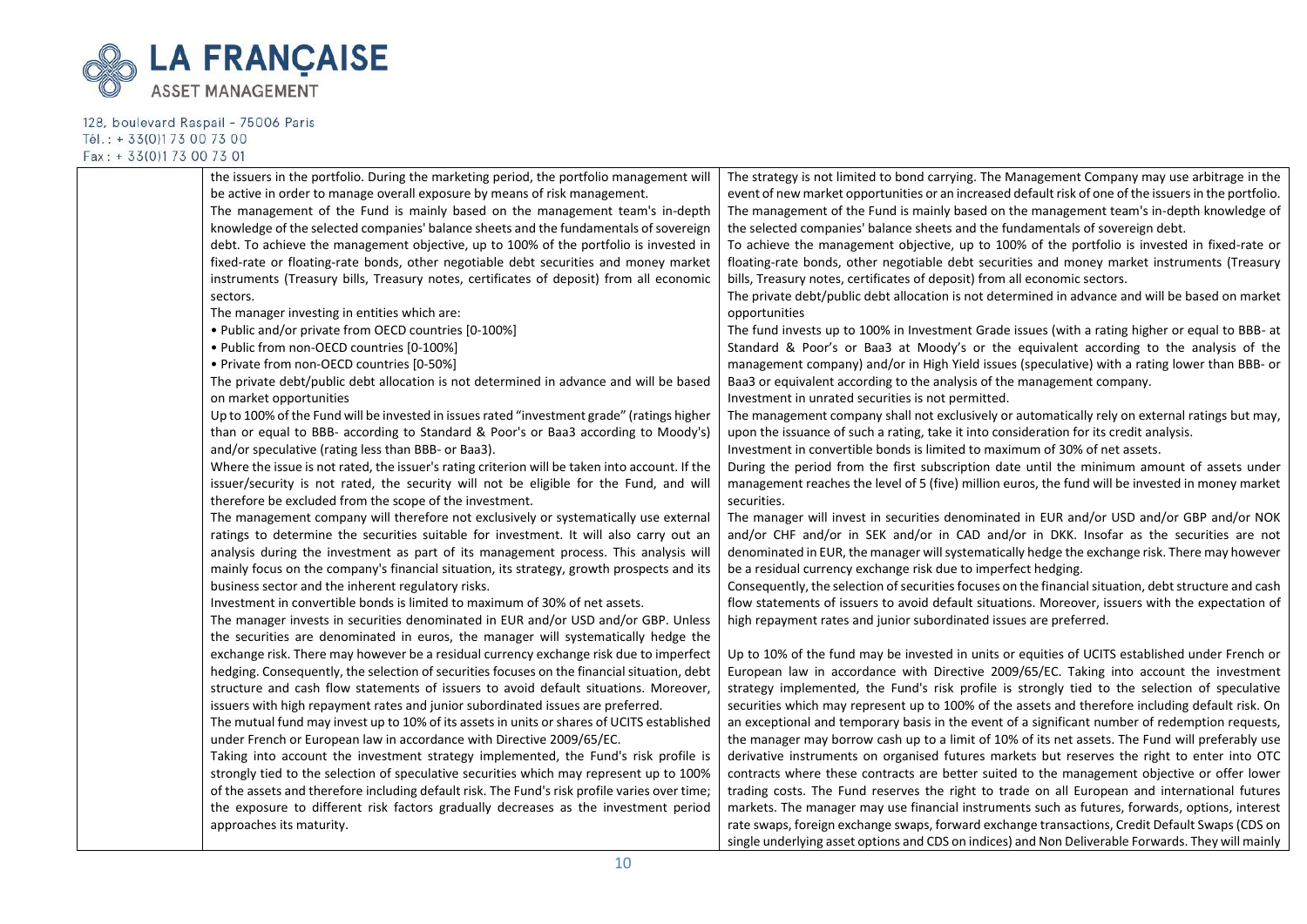

|                            | On an exceptional and temporary basis in the event of a significant number of<br>redemption requests, the manager may borrow cash up to a limit of 10% of its net assets.<br>The mutual fund will preferably use derivative instruments on organised futures markets<br>but reserves the right to enter into OTC contracts where these contracts are better suited<br>to the management objective or offer lower trading costs. The Fund reserves the right to<br>trade on all European and international futures markets.<br>The manager may use financial instruments such as futures, forwards, options, interest<br>rate swaps, foreign exchange swaps, forward exchange transactions, Credit Default<br>Swaps (CDS on single underlying asset options and CDS on indices) and Non Deliverable<br>Forwards.<br>They will mainly act with the aim of hedging and/or exposing the fund to interest rate<br>and/or credit futures markets, and with the aim of hedging future exchange markets.<br>The fund may use Total Return Swaps (TRS) up to a limit of 25% maximum of the net<br>assets. The expected proportion of assets under management that shall be subject to TRS<br>may be 10 %. The assets underlying the TRSs may be credit indices.<br>The investment limit for the fund on derivative instruments shall not exceed 100% of its<br>net assets<br>As the Fund approaches maturity and depending on the prevailing market conditions, the<br>Management Company shall opt either to continue the investment strategy, merge with<br>another UCITS or liquidate the Fund, subject to the AMF's approval. | act with the aim of hedging and/or exposing the fund to interest rate and/or credit futures<br>markets, and with the aim of hedging future exchange markets. The fund may use Total Return<br>Swaps (TRS) up to a limit of 25% maximum of the net assets. The expected proportion of assets<br>under management that shall be subject to TRS may be 5% of the assets. The TRS underlying assets<br>may be corporate bonds and emerging sovereign bonds.<br>The investment limit for the Fund on derivative instruments shall not exceed 100% of its net assets,<br>without seeking overexposure. As the Fund approaches maturity and depending on the prevailing<br>market conditions, the Management Company shall opt either to continue the investment<br>strategy, merge with another UCITS or liquidate the Fund, subject to the AMF's approval.                                                                                                                        |
|----------------------------|--------------------------------------------------------------------------------------------------------------------------------------------------------------------------------------------------------------------------------------------------------------------------------------------------------------------------------------------------------------------------------------------------------------------------------------------------------------------------------------------------------------------------------------------------------------------------------------------------------------------------------------------------------------------------------------------------------------------------------------------------------------------------------------------------------------------------------------------------------------------------------------------------------------------------------------------------------------------------------------------------------------------------------------------------------------------------------------------------------------------------------------------------------------------------------------------------------------------------------------------------------------------------------------------------------------------------------------------------------------------------------------------------------------------------------------------------------------------------------------------------------------------------------------------------------------------------------------------------------------------------|------------------------------------------------------------------------------------------------------------------------------------------------------------------------------------------------------------------------------------------------------------------------------------------------------------------------------------------------------------------------------------------------------------------------------------------------------------------------------------------------------------------------------------------------------------------------------------------------------------------------------------------------------------------------------------------------------------------------------------------------------------------------------------------------------------------------------------------------------------------------------------------------------------------------------------------------------------------------------|
| Assets used                | 2 - Assets (excluding embedded derivatives)                                                                                                                                                                                                                                                                                                                                                                                                                                                                                                                                                                                                                                                                                                                                                                                                                                                                                                                                                                                                                                                                                                                                                                                                                                                                                                                                                                                                                                                                                                                                                                              | In order to achieve its management objective, the fund will use different types of assets.                                                                                                                                                                                                                                                                                                                                                                                                                                                                                                                                                                                                                                                                                                                                                                                                                                                                                   |
| (excluding<br>derivatives) | In order to achieve its management objective, the mutual fund will use different types of<br>assets:<br>a)<br>Shares:<br>There is an indirect equity risk due to the exposure to convertible bonds; the Fund may<br>be exposed to equities of all market caps and all economic sectors up to a maximum 10%<br>of the net assets.<br>b) Debt securities and interest rate instruments: i. Negotiable debt securities: yes<br>ii. Bonds (fixed rate, floating rate, indexed): yes<br>iii. Treasury bills: yes<br>iv. Short-term negotiable securities: with the following characteristics:<br>- all economic sectors<br>- the selected securities will be invested in the public and/or private sector.<br>c) UCITS: Up to 10% of the fund may be invested in units or equities of UCITS under<br>French or foreign law in accordance with Directive 2009/65/EC.<br>These UCITS may be managed by the Management Company or an associated company.                                                                                                                                                                                                                                                                                                                                                                                                                                                                                                                                                                                                                                                                         | a) Equities: yes<br>The fund may not purchase shares directly but it may be indirectly exposed to equity risk due to<br>the fact that it holds convertible bonds up to a limit of 10% of net assets and may be directly<br>invested in equities up to a limit of 5% of net assets only in the event of a restructuring of a bond,<br>standard or convertible, by the issuer.<br>The equities shall present following characteristics:<br>- all capitalisation<br>- all economic sectors<br>- denominated in USD, GBP, NOK, CHF, SEK, CAD, DKK<br>- in all geographical areas.<br>b) Debt securities and money market instruments: yes<br>i. Negotiable debt securities: yes<br>ii. Bonds (fixed rate, floating rate, indexed): yes<br>iii. Treasury bills: yes<br>iv. Short-term negotiable securities: yes<br>with the following characteristics:<br>- all economic sectors<br>- the selected securities will be invested in the public and/or private sector.<br>c) UCITS: |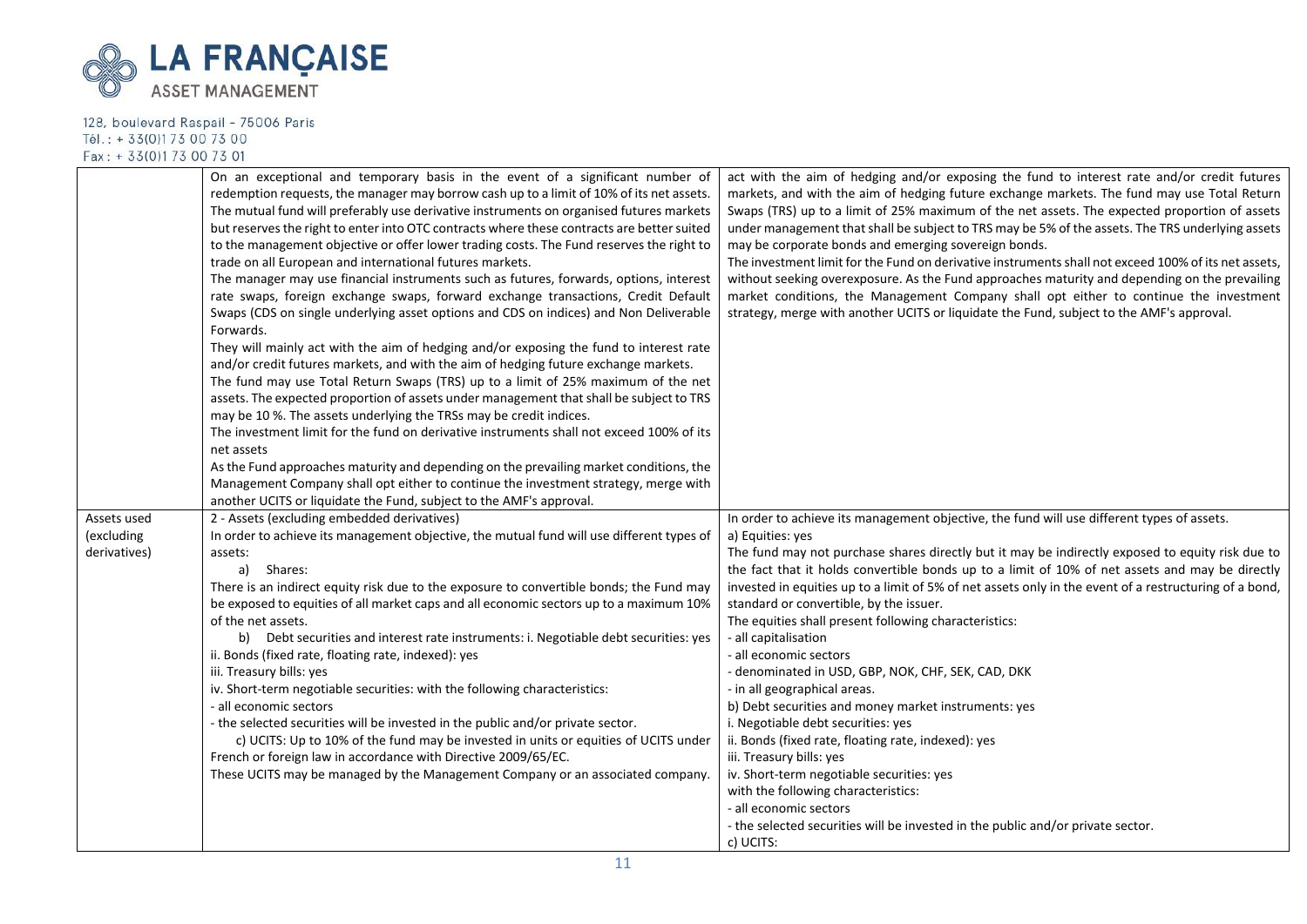

|                     |                                                                                                                            | Up to 10% of the fund may be invested in units or equities of UCITS under French or foreign law in  |
|---------------------|----------------------------------------------------------------------------------------------------------------------------|-----------------------------------------------------------------------------------------------------|
|                     |                                                                                                                            | accordance with Directive 2009/65/EC.                                                               |
|                     |                                                                                                                            | These UCITS may be managed by the Management Company or an associated company.                      |
| Maturity            | The investment strategy involves the discretionary management of a portfolio of bonds<br>maturing on or before 31/12/2022. | The fund may invest in securities that mature by 31 December 2029.                                  |
| Interest rate       | from 8 to 0 (decreasing over time)                                                                                         | from 9 to 0, decreasing over time                                                                   |
| sensitivity         |                                                                                                                            |                                                                                                     |
| Geographical area   | OECD countries (all zones): 0 - 100%                                                                                       | Public and private issuers from OECD countries (all zones): 0 - 100%;                               |
| of the issuers of   | Non-OECD countries (emerging markets): 0 - 100%                                                                            | Public issuers, excluding OECD countries (emerging markets): 0 -100%;                               |
| securities to which |                                                                                                                            | Private issuers, excluding OECD countries (emerging markets) 0-50%                                  |
| the fund is         |                                                                                                                            |                                                                                                     |
| exposed             |                                                                                                                            |                                                                                                     |
| Ratings             | Up to 100% of the Fund will be invested in issues rated "investment grade" (ratings higher                                 | The fund invests up to 100% in Investment Grade issues (with a rating higher or equal to BBB- at    |
|                     | than or equal to BBB- according to Standard & Poor's or Baa3 according to Moody's)                                         | Standard & Poor's or Baa3 at Moody's or the equivalent according to the analysis of the             |
|                     | and/or speculative (rating less than BBB- or Baa3).                                                                        | management company) and/or in High Yield issues (speculative) with a rating lower than BBB- or      |
|                     |                                                                                                                            | Baa3 or equivalent according to the analysis of the management company.                             |
|                     |                                                                                                                            | Investment in unrated securities is not permitted.                                                  |
| SRRI (yield/risk    | $\overline{4}$                                                                                                             | 3                                                                                                   |
| indicator)          |                                                                                                                            |                                                                                                     |
| Main risks          | Risk of capital loss:                                                                                                      | Risk of capital loss:                                                                               |
|                     | Discretionary risk:                                                                                                        | Discretionary risk:                                                                                 |
|                     | Interest rate risk:                                                                                                        | Interest rate risk:                                                                                 |
|                     | Credit risk relating to issuers of debt securities:                                                                        | Credit risk relating to issuers of debt securities:                                                 |
|                     | Default risk relating to issuers of debt securities:                                                                       | Default risk relating to issuers of debt securities:                                                |
|                     | Risk linked to investments in "speculative" high yield securities; Risk linked to                                          | Risk associated with investments in "high-yield" securities (known as speculative securities):      |
|                     | investments in non-OECD countries (emerging countries)                                                                     | Risk arising from investing in emerging markets:                                                    |
|                     | Counterparty risk:                                                                                                         | Equity risk associated with holding convertible bonds:                                              |
|                     | Equity risk associated with holding convertible bonds:                                                                     | Counterparty risk:                                                                                  |
|                     | Exchange rate risk:                                                                                                        | Risk relating to subordinated debt securities:                                                      |
|                     | Risk arising from techniques such as derivatives:                                                                          | Risk relating to transactions involving the temporary purchase and sale of securities, total return |
|                     | Potential risk of a conflict of interests:                                                                                 | swap contracts (TRS) and the management of financial guarantees:                                    |
|                     |                                                                                                                            | Exchange rate risk:                                                                                 |
|                     |                                                                                                                            | Risk arising from techniques such as derivatives:                                                   |
|                     |                                                                                                                            | Potential risk of a conflict of interests:                                                          |
|                     |                                                                                                                            | Legal risk:                                                                                         |
| Significant risks   | Risk arising from techniques such as derivatives:                                                                          | Credit risk:                                                                                        |
| not taken into      | Credit risk:                                                                                                               | Counterparty risk:                                                                                  |
| account by the      | Counterparty risk:                                                                                                         | Liquidity risk                                                                                      |
| SRRI                |                                                                                                                            |                                                                                                     |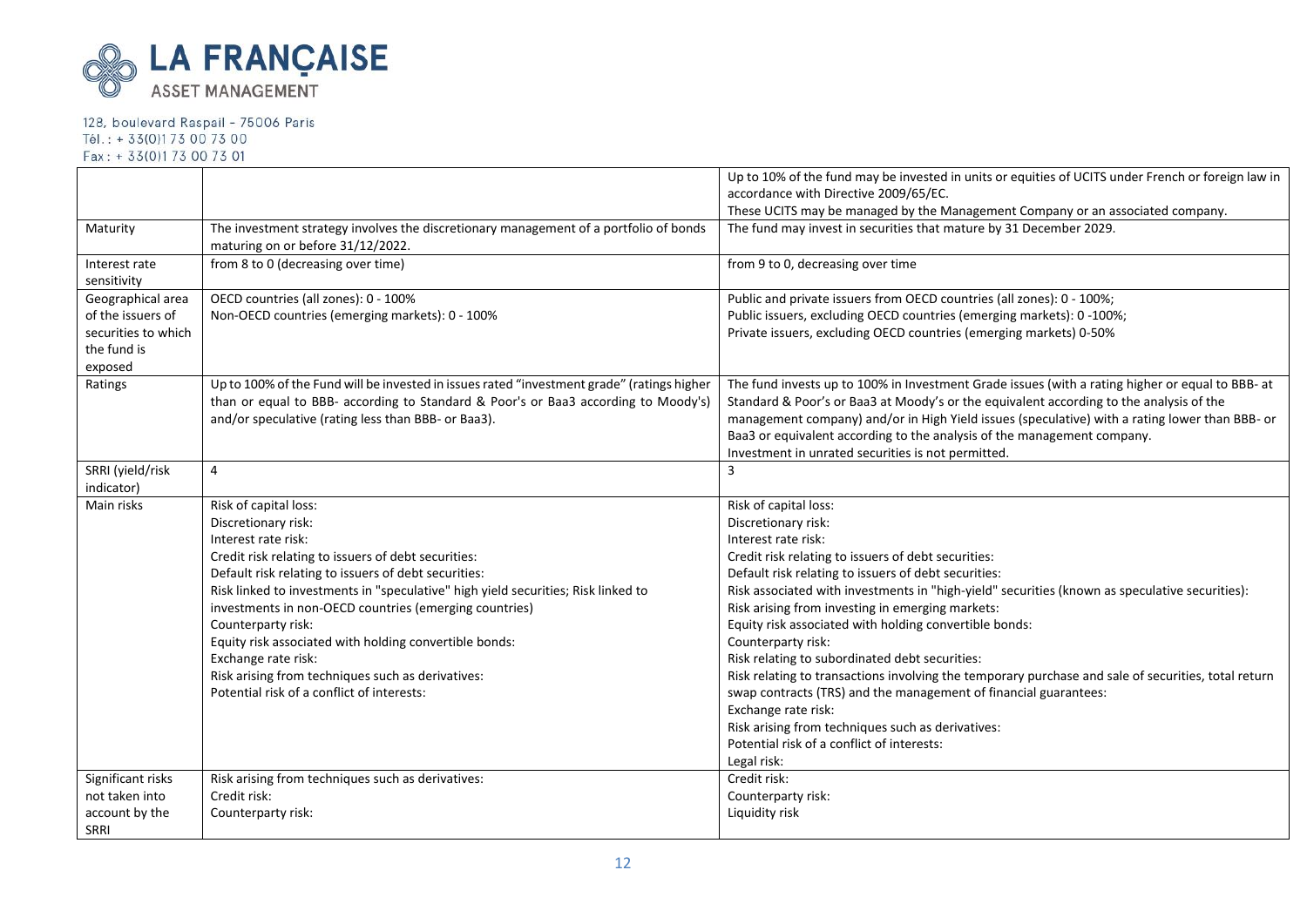

| Maximum           | I unit*: 3.00% maximum                                | I C CHF H share*: 3.00% maximum                                              |
|-------------------|-------------------------------------------------------|------------------------------------------------------------------------------|
| subscription fee  | I D EUR unit*: 3.00% maximum                          | I C EUR share: 3.00% maximum                                                 |
|                   | T D EUR unit*: None                                   | B share <sup>*</sup> : None                                                  |
|                   | D USD H <sup>*</sup> : 3.00% maximum                  | T D EUR share*: 3.00% maximum                                                |
|                   | IC USD H <sup>*</sup> : 3.00% maximum                 | R C CHF H share <sup>*</sup> : 3.00% maximum                                 |
|                   | IC CHF H <sup>*</sup> : 3.00% maximum                 | ID EUR share: 3.00% maximum                                                  |
|                   | R unit: 3.00% maximum                                 | T C EUR share <sup>*</sup> : 3.00% maximum                                   |
|                   | T C EUR unit <sup>*</sup> : None                      | R C USD H share <sup>*</sup> : 3.00% maximum                                 |
|                   | D unit <sup>*</sup> : 3.00% maximum                   | T D USD H share <sup>*</sup> : 3.00% maximum                                 |
|                   | T C USD H unit': None                                 | R D USD H share <sup>*</sup> : 3.00% maximum                                 |
|                   |                                                       | D B EUR share <sup>*</sup> : 3.00% maximum                                   |
|                   |                                                       | I C USD H share <sup>*</sup> : 3.00% maximum                                 |
|                   |                                                       | R D EUR share: 3.00% maximum                                                 |
|                   |                                                       | R C EUR share: 3.00% maximum                                                 |
| Financial         | D' and R units: 1.051% (including tax)                | R and D-B <sup>*</sup> shares: 1.051% maximum rate (including tax)           |
| management fees   | Maximum rate                                          | I and T* shares: 0.59% maximum rate (including tax)                          |
|                   | D USD H units <sup>*</sup> : 0.940% (including tax)   | B share*: 1.69% maximum rate (including tax)                                 |
|                   | Maximum rate                                          |                                                                              |
|                   | I* and T* units: 0.540% (including tax)               |                                                                              |
|                   | Maximum rate                                          |                                                                              |
| Administrative    | I, D USD H and T units: 0.06% including tax           | All shares: 0.06% maximum rate (including tax)                               |
| costs external to | Maximum rate                                          |                                                                              |
| the management    | R units: 0.07% maximum rate (including tax)           |                                                                              |
| company           | D units: 0.12% maximum rate (including tax)           |                                                                              |
| Turnover fees     | Shares: 0.40% (with a minimum of €120)                | Shares: 0.10% (with a minimum of €120)                                       |
|                   | Convertible bonds < 5 years: 0.06%                    | Convertible bonds: 0.05% (with a minimum of $£100$ )                         |
|                   | Convertible bonds > 5 years: 0.24%                    | Other bonds: 0.035% (with a minimum of $£100$ )                              |
|                   | Other bonds: 0.024% (with a minimum of €100)          | Monetary instruments: 0.0120% (with a minimum of €100)                       |
|                   | Monetary instruments: 0.012% (with a minimum of €100) | Swaps: 0.010% (with a minimum of $E$ 150 and a maximum of $E$ 600)           |
|                   | Swaps: €300                                           | Forward exchange: 0.010% (with a minimum of $E$ 75 and a maximum of $E$ 300) |
|                   | Forward exchange: €150                                | Spot exchange: 0.010% (with a minimum of €25 and a maximum of €100)          |
|                   | Spot exchange: €50                                    | UCI: €15                                                                     |
|                   | UCITS: $€15$                                          | Futures: €1                                                                  |
|                   | Futures: €6 / Options: €2.50                          | Options: €1                                                                  |
| Outperformance    | None                                                  | None                                                                         |
| fees              |                                                       |                                                                              |
| Running costs     | I unit*: 0.67%                                        | I C CHF H share*: 1.11%                                                      |
|                   | ID EUR unit*: 0.67%                                   | I C EUR share: 1.11%                                                         |
|                   | T D EUR unit*: 0.67%                                  | B share <sup>*</sup> : 2.21%                                                 |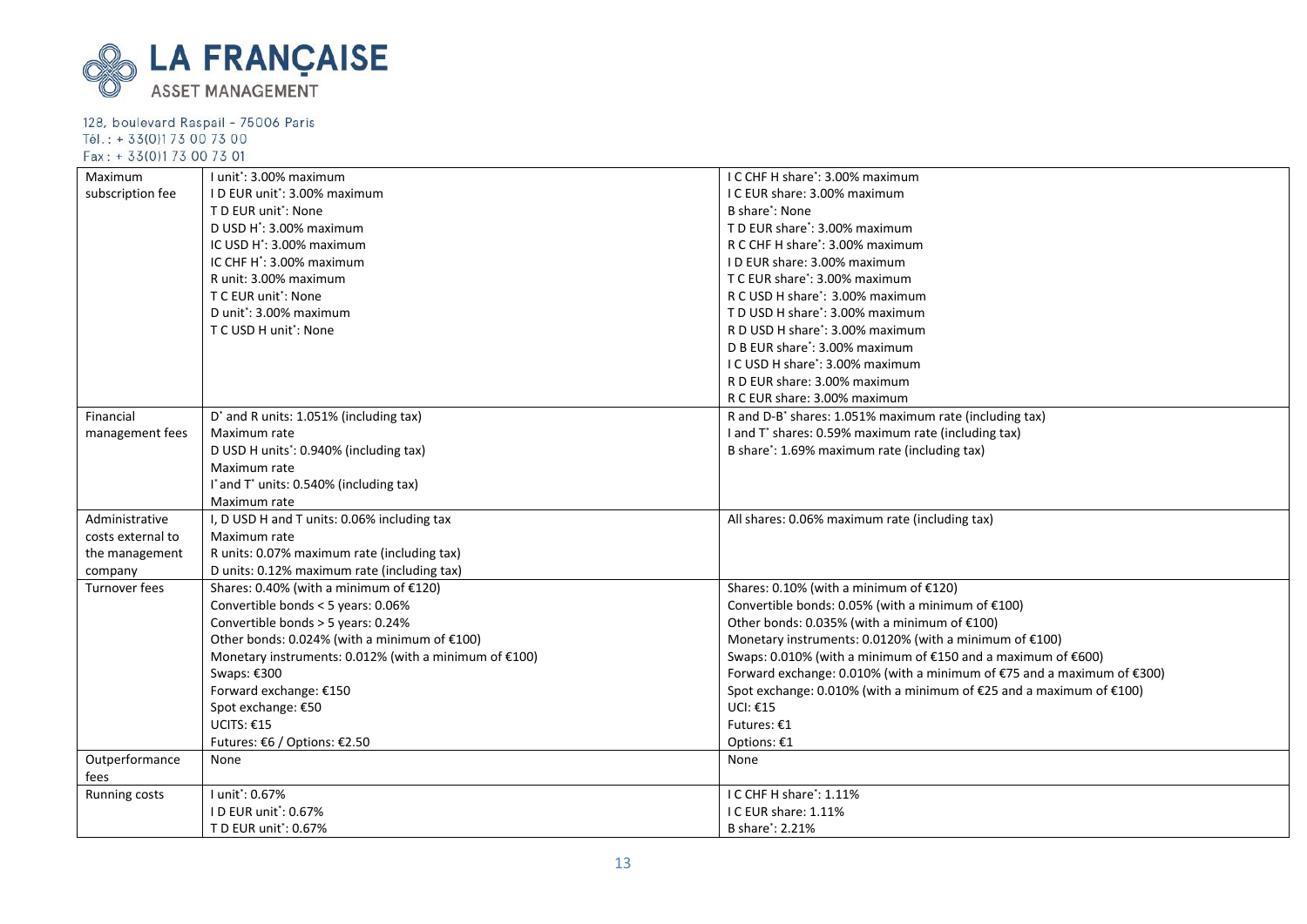

|  | D USD H <sup>*</sup> : 1.07%  | TD EUR share <sup>*</sup> : 1.11%    |  |  |
|--|-------------------------------|--------------------------------------|--|--|
|  | IC USD H <sup>*</sup> : 0.67% | R C CHF H share <sup>*</sup> : 1.58% |  |  |
|  | IC CHF H <sup>*</sup> : 0.67% | ID EUR share: 1.11%                  |  |  |
|  | R unit: 1.16%                 | T C EUR share': 1.11%                |  |  |
|  | T C EUR unit*: 0.67%          | R C USD H share <sup>*</sup> : 1.58% |  |  |
|  | D unit*: 1.13%                | TD USD H share <sup>*</sup> : 1.11%  |  |  |
|  | T C USD H unit': 0.68%        | R D USD H share <sup>*</sup> : 1.58% |  |  |
|  |                               | D B EUR share <sup>*</sup> : 1.58%   |  |  |
|  |                               | I C USD H share <sup>*</sup> : 1.11% |  |  |
|  |                               | R D EUR share: 1.58%                 |  |  |
|  |                               | R C EUR share: 1.58%                 |  |  |

\* *The share class is not registered in Luxembourg*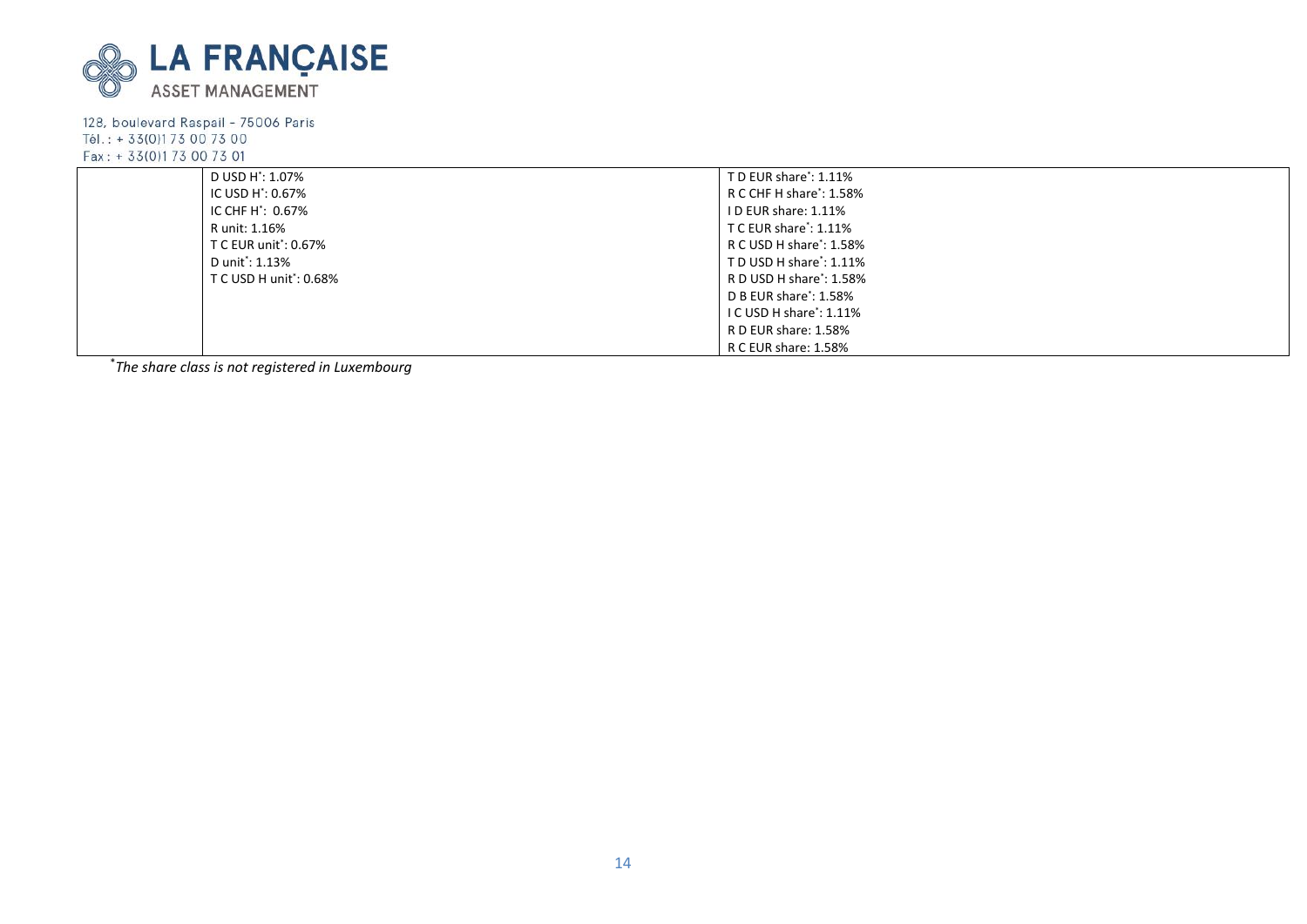

### **APPENDIX 2**

### **Calculation of the exchange ratio**

#### **Schedule of operations:**

- Suspension of subscriptions and redemptions of units of the Absorbed Fund from 31 August 2021 at 11.00am until the day of the operation;
- Date of the net asset values used to determine the exchange ratios on 2 September 2021;
- Completion of the merger-absorption operation: 3 September

You can redeem your units in the Absorbed Fund until 31 August 2021 before 11.00am.

The number of shares classes denominated in euros of the Absorbing UCI to be allocated will be determined, under the supervision of the Statutory Auditors, based on the following calculation:

|                                        | Number of units of the mutual<br>fund                                                | Net asset value of the mutual<br>fund   |
|----------------------------------------|--------------------------------------------------------------------------------------|-----------------------------------------|
| Number of units of the<br>La Française | La Française Rendement Global 2022                                                   | х<br>La Française Rendement Global 2022 |
| <b>Rendement Global</b><br>2028 fund   | Net asset value of the unit of the La Française Rendement Global<br>2028 mutual fund |                                         |

The share classes of the Absorbing UCI are decimalised into thousandths of units.

The exchange of units may (where applicable) be accompanied by the payment of a balance.

Unitholders of the Absorbed Fund who, in view of the exchange ratio, will not be entitled to a whole number of shares or fraction of shares of the Absorbing UCI may, where applicable, obtain the reimbursement of the fractional amount or make a cash payment for the additional amount necessary for the allocation of a whole share of the Absorbing UCI, free of charge, during a period of one month.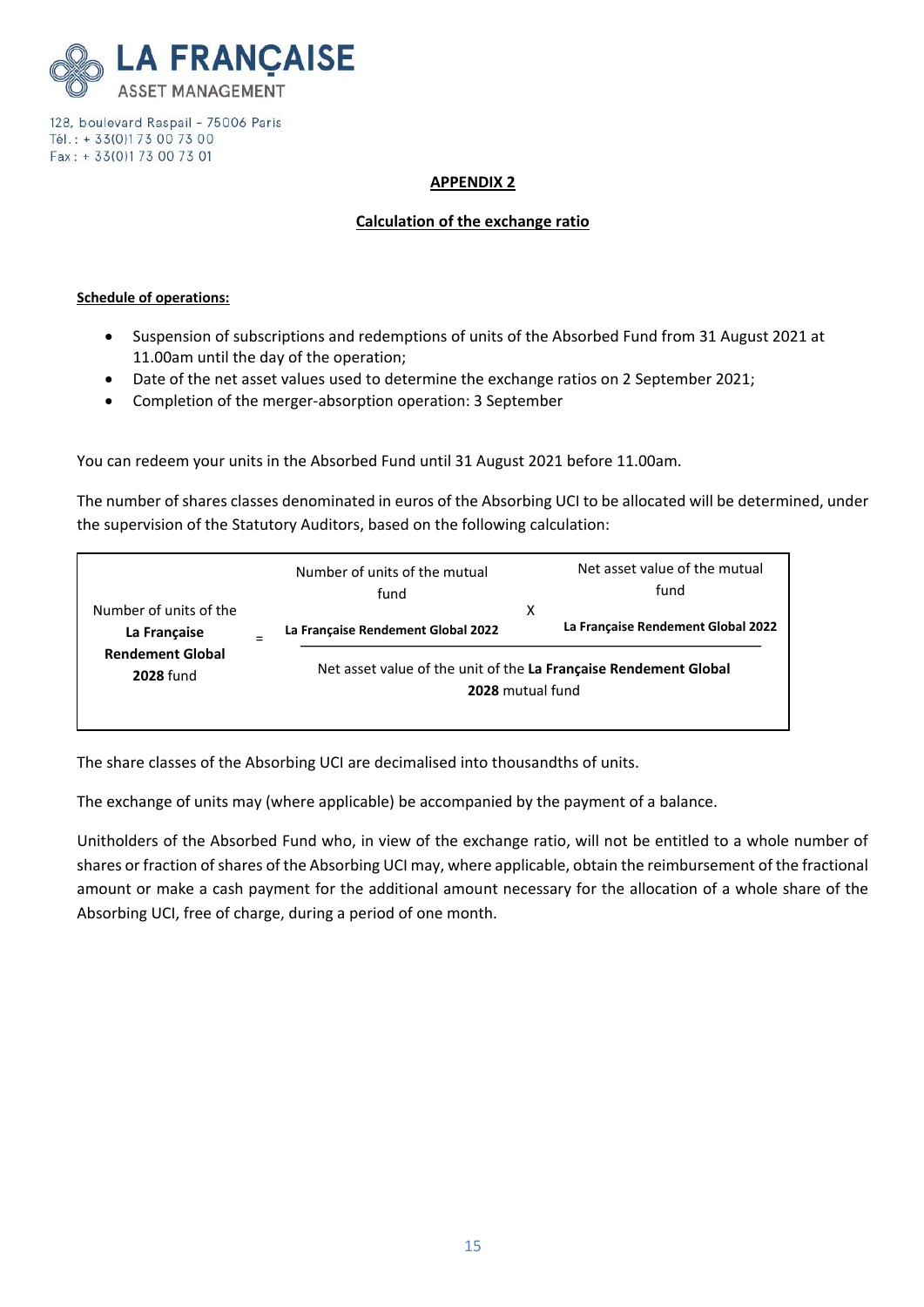

> As an estimate, as at 5 May 2021, the net asset value of the Absorbed Fund's I unit and the Absorbing UCI's IC share was valued on the following respective assets:

|                       | Absorbed Fund  | Absorbing UCI  |  |
|-----------------------|----------------|----------------|--|
|                       | I unit*        | I C EUR share  |  |
|                       | (FR0012020659) | (FR0013439478) |  |
| Total net assets      | 14,577,355.3   | 3,267,812.19   |  |
| Total number of units | 11,969.353     | 3,021.304      |  |
| Net asset value       | 1,217.89       | 1,081.59       |  |

\* *The share class is not registered in Luxembourg*

# Calculation of the exchange ratio on 5 May 2021:

Exchange ratio:

NAV of the Absorbed Fund / NAV of the Absorbing UCI - I unit of the Absorbed Fund / I C Share EUR of the Absorbing UCI

1,217.89 / 1,081.59 = 1.126

As the shares of the Absorbing UCI are decimalised into thousandths of shares, you would therefore have received 1.126 shares of the Absorbing UCI for 1 unit of the Absorbed Fund respectively, as well as a balance of two (2) euro cents (0.02).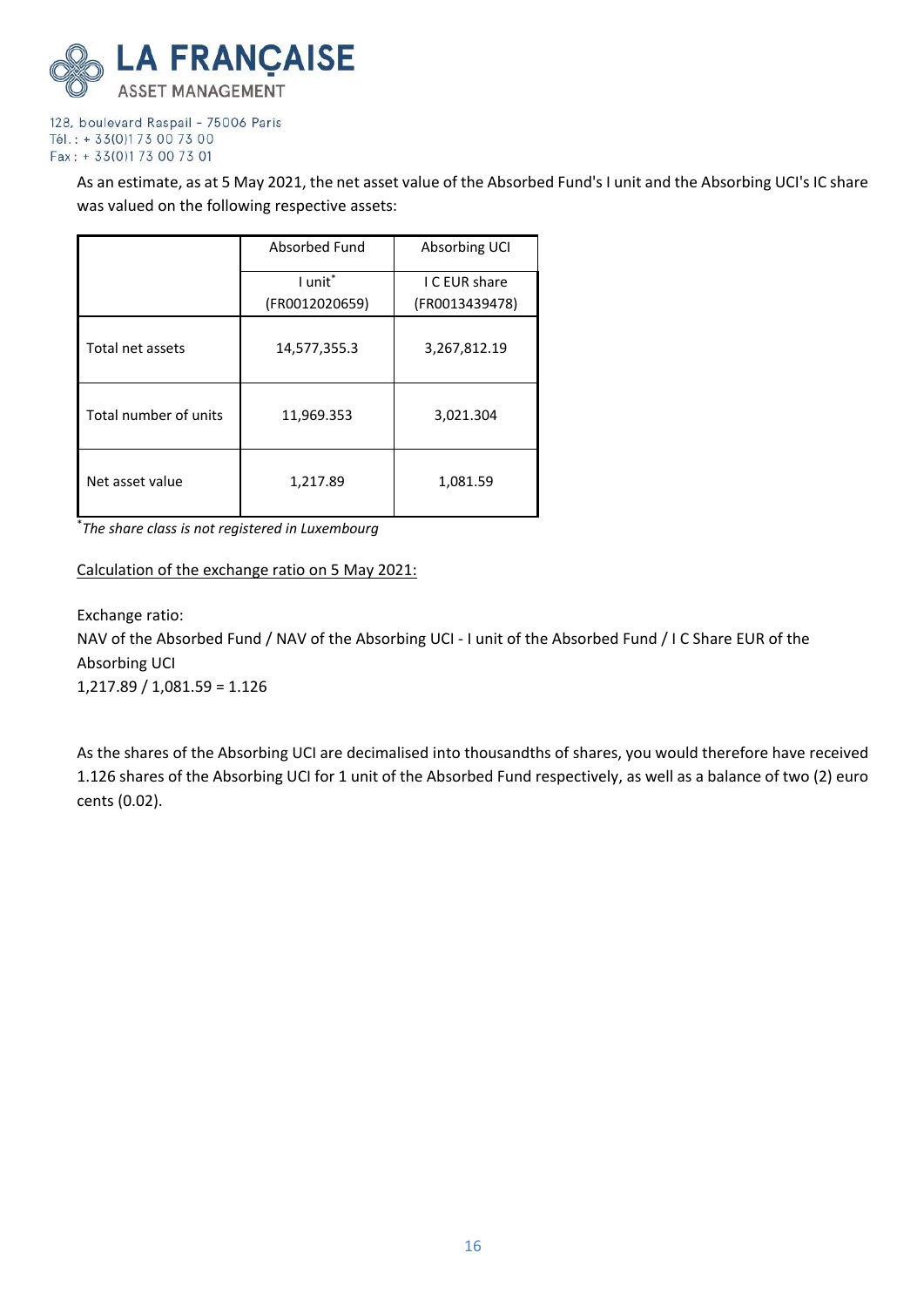

#### **APPENDIX 3: Taxation**

The applicable tax arrangements are those in force on the date hereof.

Legal entities and natural persons who are unitholders in the Absorbed Fund are subject to the following tax provisions (subject to change in the tax regulations):

- Holders who are natural persons resident for tax purposes in France: tax deferral (Article 150-O B of the General Tax Code and the tax instruction published in the BOFiP under the reference BOI-RPPM-PVBMI-30-10-20 et seq. in its version in force on 20 December 2019) provided that the balancing payment is less than 10% of the nominal value of the securities received. The tax deferred portion of the capital gain corresponding to the balance is taxed immediately.

The result of the exchange of securities (excluding the share of the capital gain corresponding to the balancing payment) is not taken into account for the determination of income tax for the year of the merger, but rather for the determination of income tax for the year of the sale of the UCI securities received in exchange.

Upon the subsequent sale or redemption of units of the UCI received in exchange, the capital gain is calculated on the basis of the acquisition price of the units of the UCI surrendered in exchange, where applicable. This will be corrected by the amount of the balance not already taxed at the time of the merger (i.e. where the deferred capital gain is lower than the balance)

The gain is subject to income tax and social security payments on gains or losses on sales of securities and corporate rights.

#### — **Corporate unitholders who pay corporation tax and are domiciled for tax purposes in France**:

The tax deferral is applicable in accordance with the provisions of Article 38-5 bis of the General Tax Code and the tax instruction published in the BOFiP under the reference BOI-BIC-PVMV-30-30-70 in its current version of 25 March 2014 but is subject to the condition that the balancing payment does not exceed either 10% of the nominal value of the securities allocated, or the amount of the capital gain made. However, the profit realised on the merger is, up to the amount of the balance received, included in the profit of the financial year in which the merger takes place.

In the event of tax deferral, the income from the exchange of the units is not included in the taxable income of the year of the merger, but in the income of the year of sale of the Fund units received in exchange. On the other hand, the fraction of the gain corresponding to the adjustment payment is immediately taxable.

However, pursuant to Article 209 OA of the General Tax Code, taxation of goodwill on Fund securities recorded since 1 July 1992 reduces the practical scope of the deferment insofar as goodwill already taxed includes all or part of the gain from the exchange resulting from the merger (this rule does not apply to insurance companies operating mainly in life or capitalisation insurance).

#### - **Individual company unitholders**: tax deferral or deferred taxation

In principle, individual companies are treated as natural persons (tax deferral), unless the management expressly decides, on behalf of the company owner, to register the securities under his/her professional assets.

#### — **Non-profit organisation unitholders**:

Not subject to tax as a result of this merger (Article 206-5 of the General Tax Code).